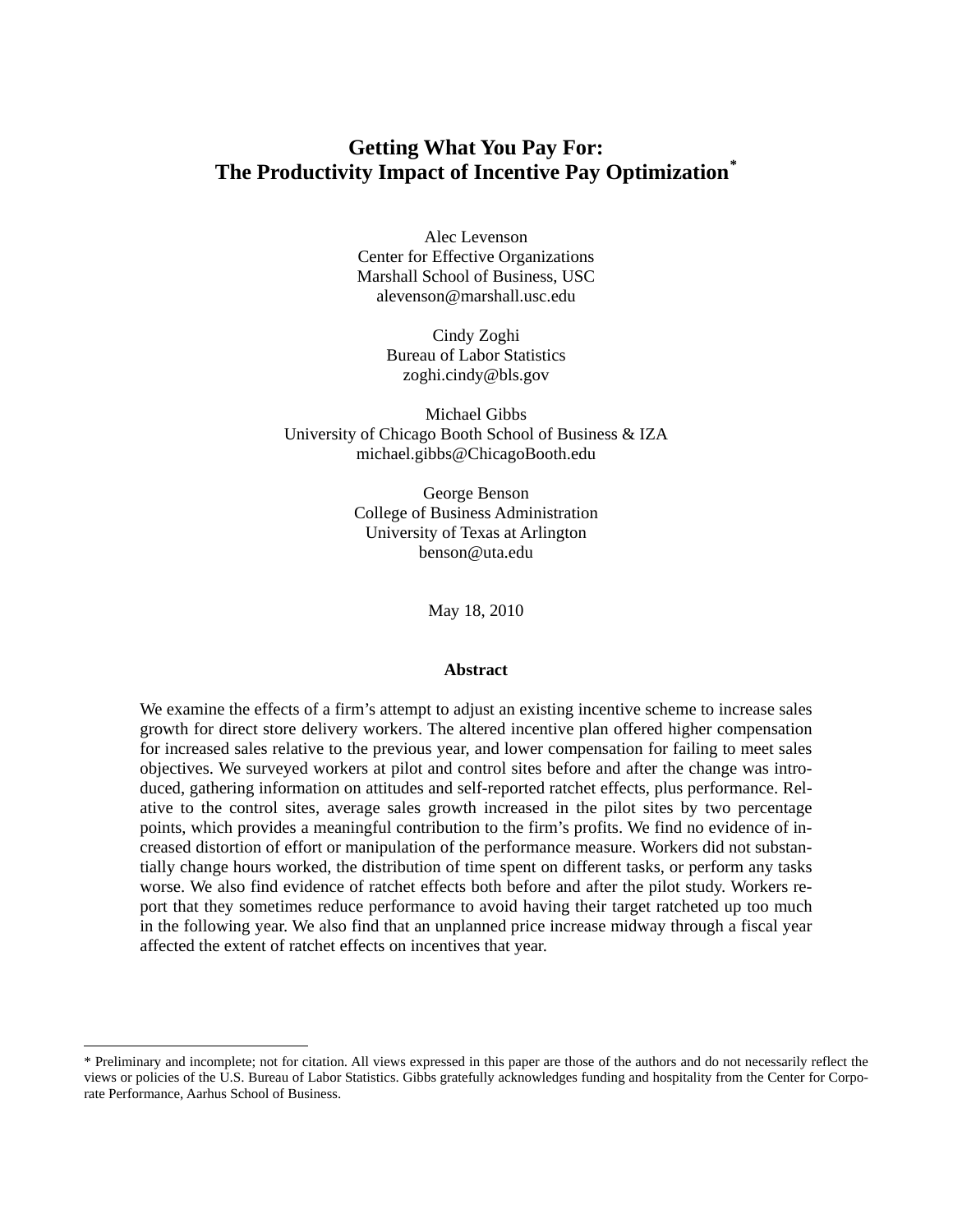## **I. Introduction**

Several studies have found large productivity effects from introducing pay for performance in firms. These effects are partly due to incentive effects, and partly to sorting effects, as higher ability workers find performance pay more appealing than lower ability workers do. Seiler (1984) finds that workers paid by piece rate earn higher pay due in part to higher effort, and in part to a risk premium. Lazear (2000) finds a 44% productivity increase in a windshield installation company, and attributes about half of this to incentive effects and half to worker sorting. Paarsch and Shearer (1999, 2000) find a similar productivity differential among tree planters who are paid piece rates, relative to those who are paid a fixed salary. In a laboratory experiment, Cadsby, Song and Tapon (2007) find that incentive pay leads to higher productivity among all workers, and that more risk-averse individuals both prefer a fixed salary and are less productive under incentive pay.<sup>[1](#page-1-0)</sup>

Economic theories suggest that design and implementation of even simple incentive schemes may be complex. First, it is difficult for the firm to set the correct initial incentive intensity, since it is likely to have imperfect information on how productive workers can be. It may then adjust the incentive intensity once it observes the workers' performance in response to the initial incentive. If workers anticipate this, they may reduce effort to avoid having the rate lowered in the next period. This is known as the ratchet effect (Roy 1952, Mangum 1962, Stiglitz 1975, Frexias, Guesnerie and Tirole 1985, Lazear 1986, Gibbons 1987), which may occur if the firm can commit ex ante to a fixed rate. The spinning industry in  $19<sup>th</sup>$ century England was able to avoid the ratchet effect through inter-firm collusion to keep piece rates fixed (Lazonick 1981, Huberman 1986). The Lincoln Electric Company has been able to pay piece rates for approximately one hundred years by developing a reputation for never lowering the piece rate, and offering guaranteed employment for all workers (Milgrom and Roberts 1995).

In this study, we examine the effects of a change from a linear incentive scheme to a slightly more complex scheme, using personnel data from a large consumer products company. We study direct store

<span id="page-1-0"></span><sup>&</sup>lt;sup>1</sup> Harrison, Virick and William (1996) find higher turnover when sales representatives switch from a base pay plus commission reward structure to a commission-only pay system.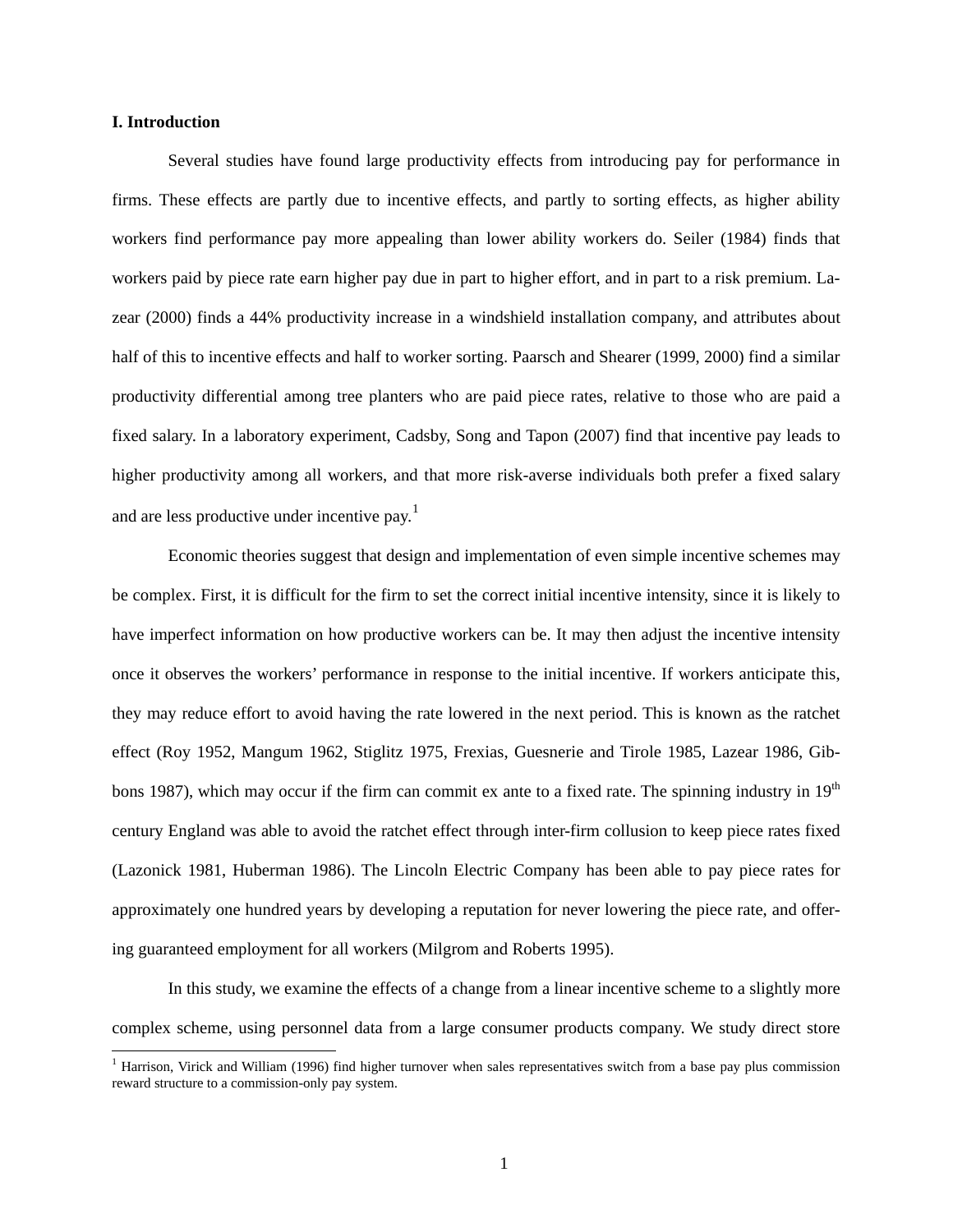delivery workers who initially are paid a straight commission based on sales on their routes. Surveys indicate that workers regularly withhold output in anticipation of ratchet effects in this firm. The firm tested a change to the program designed to strengthen incentives and increase sales, in a pilot study. The new compensation scheme offered a steeper incentive rate for sales around the target, plus a new base pay for low sales. Compared to the initial pay plan, compensation was higher if sales exceeded the target, and lower if they did not.

Prior to the program launch, average sales growth in the pilot sites was one percentage point lower than in the control sites. After the launch, average sales growth in the pilot sites exceeded that in the control sites by one percentage point. Both differences are statistically and economically significant. These results may not seem dramatic to those of other studies. However, other studies compared implementation of incentives to straight salary. We are studying the effects of smaller adjustments to an existing incentive plan. The results do indicate the marginal changes to incentives lead to marginal changes in effort. Moreover, the effect on firm profits of two percent greater sales growth is non-trivial. We find no evidence of changes in distortion of effort or manipulation of the performance measure (which did not change, though the stakes for not meeting target performance increased). Workers did not significantly change total hours worked, the distribution of time spent on different tasks, or perform any tasks worse. These results indicate that one way in which incentive schemes affect behavior is through the intensive margin – working harder and more effectively for a given amount of time on the job – and not just the extensive (time) margin.

We find some of the first empirical evidence of ratchet effects in firm incentive systems since Roy's famous paper (1952), both before and after the compensation system change. Target setting appears to be linked to an employee's prior performance, and employees are aware of this. Employees report that they sometimes hold back performance to avoid a greater increase in next year's target. We also find that an unplanned price increase midway through a fiscal year affected the extent to which employees held back performance to avoid ratcheting up of their target in the next year.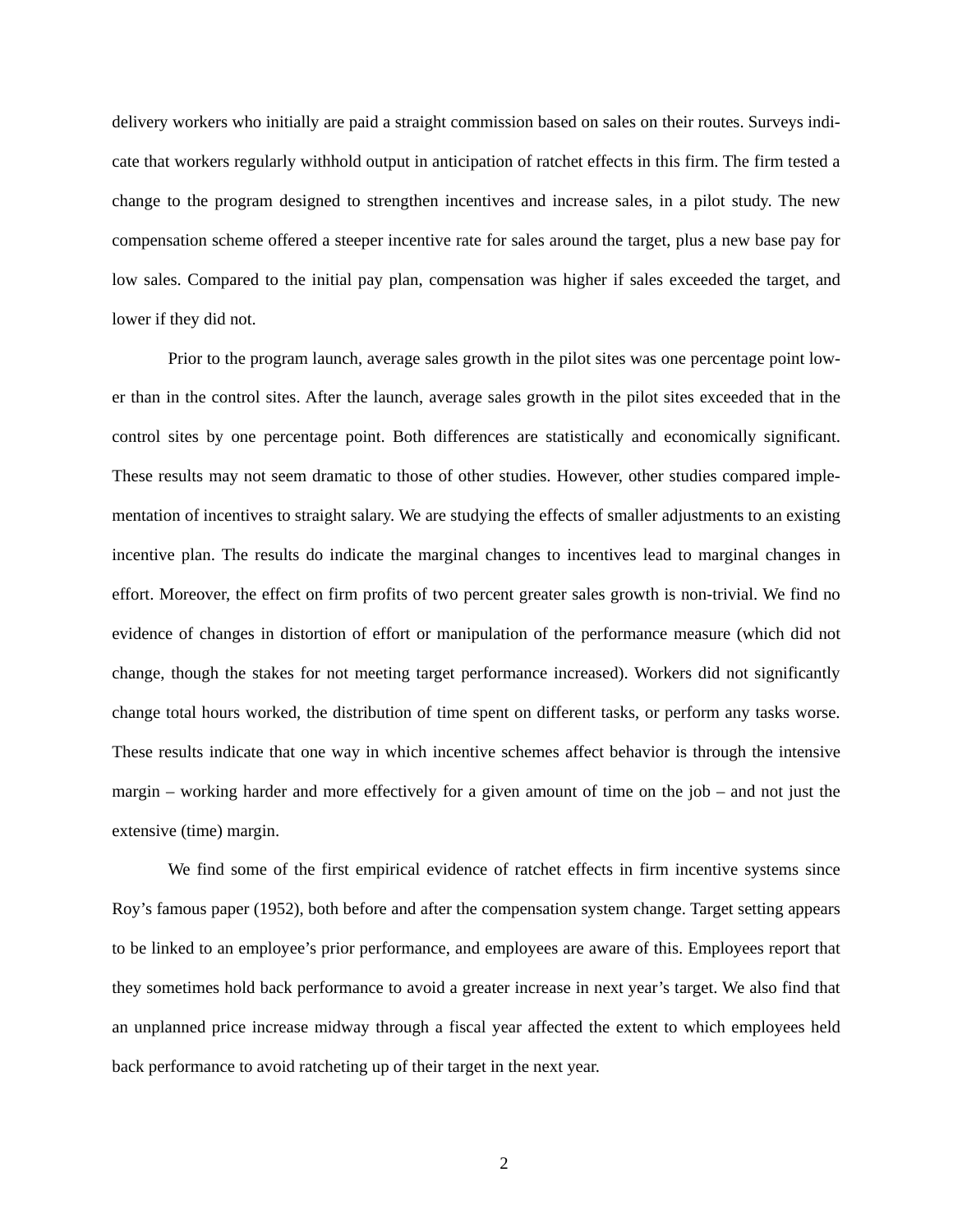## **II. Company, Compensation Plans and Data**

The company studied is in a consumer products industry and uses a direct store delivery (DSD) system.<sup>[2](#page-3-0)</sup> Under DSD, manufacturing companies take responsibility for shipping products from their plants and warehouses directly to retailers, and for stocking the product on the shelves (versus using the retailer's warehouse and distribution systems). The focus of this study is the route representative, who is responsible for four tasks: ordering the products, delivering the products to the retailer, stocking the products on the retailer's shelves, and negotiating additional shelf space. With the exception of delivering the product, all of the other tasks have a direct impact on sales, and require the driver to intelligently analyze sales trends, manage relationships with store managers, and creatively market the product within the store. Ordering affects product mix and avoids out-of-stock situations, stocking (location, neatness of the display, rotating older products to the front, etc.) affects how customers choose which product to buy, and gaining additional shelf space for displaying the product (at the expense of competing products) affects total volume sold.

Retail establishments sell a wide variety of products, so each manufacturer has minimal impact on the flow of traffic into a store. Instead, competition for consumer dollars at the retail level takes place among products that are substitutes in the consumer's shopping cart: tobacco competes with alcohol, various drinks compete with each other, breakfast cereal competes with ready-to-eat breakfast items, overthe-counter weight loss aids compete with comfort foods, etc. At the margin, manufacturers increase sales through branding and marketing campaigns, price promotions, gaining additional shelf space at the retail establishment, and varying the product mix available on the shelves. Of these, DSD employees can direct-ly influence only the last two: gaining shelf space and optimizing product mix.<sup>[3](#page-3-1)</sup>

<span id="page-3-0"></span> $2$  The data are confidential, including the identity of the firm, region, or specific products it sells. We cannot report actual sales, compensation, number of employees, etc., though we have full access to all detailed information. Some figures reported here are disguised (e.g., by adding or subtracting a constant to change the mean value).

<span id="page-3-1"></span><sup>&</sup>lt;sup>3</sup> Prices are set centrally rather than by DSD employees or store managers. That is true for most products sold in these types of retail stores.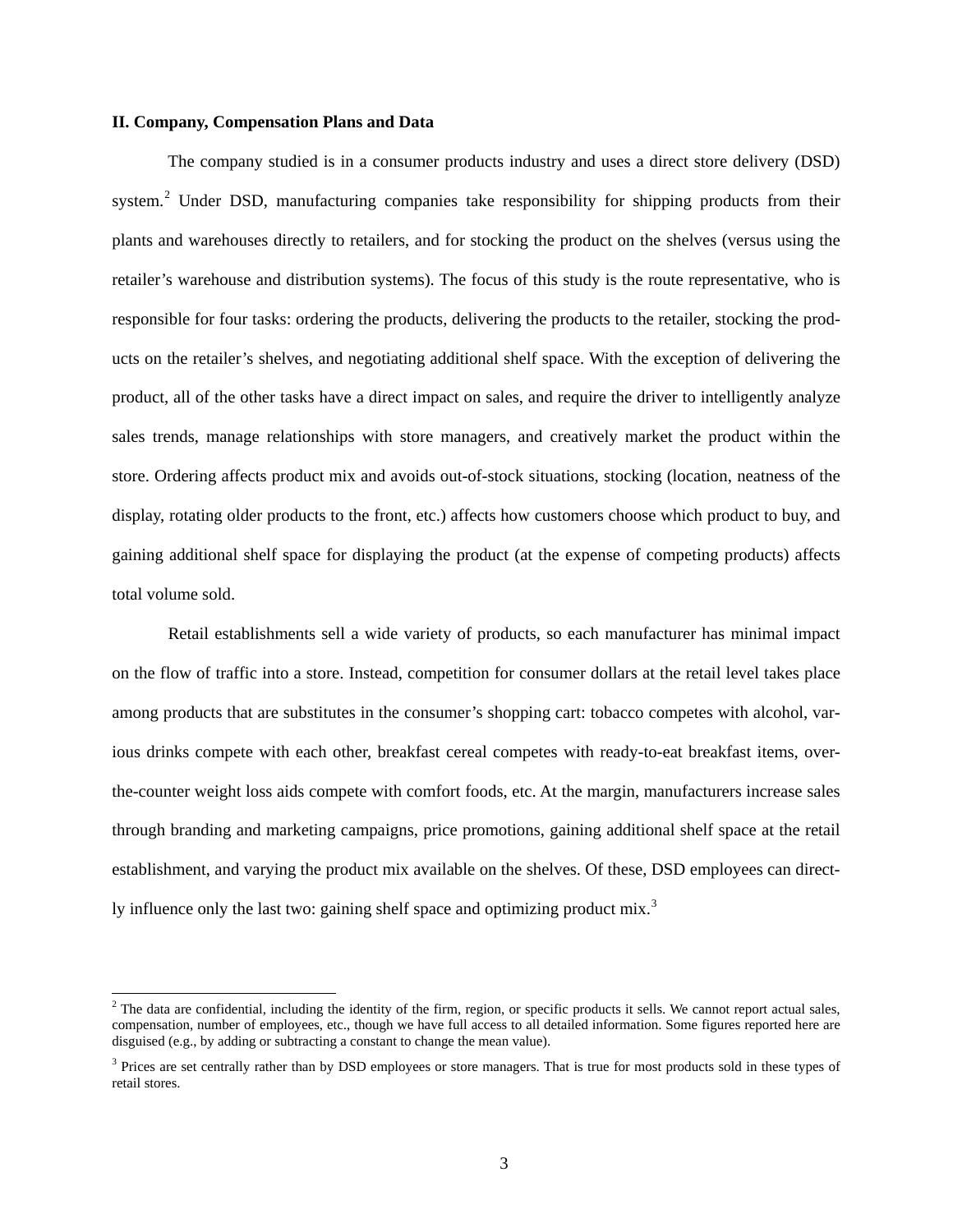## **A. Initial and New Pay Schemes**

Figure 1a illustrates the original and pilot incentive schemes. Both are linear commissions on the dollar value of net sales revenue (gross sales net of returned / unsold product). There are a number of advantages to this scheme. It is easy to understand by employees and supervisors. There is high transparency because there is little dispute regarding the dollar volume of total sales: employees observe which products sell at what prices, and which do not and are returned to the warehouse. Finally, the scheme is easy to administer.

The performance measure should provide relatively well-balanced multitask incentives and thus not distort incentives away from optimal behavior much. As long as profit margins do not vary much across individual company products, revenue provides incentives to manage tradeoffs between sales of different products in the same store. It also motivates the employee to effectively allocate effort to different tasks. The measure also motivates the employee to avoid excess inventory, since unsold product is not included in sales (the employee is not charged for the opportunity cost of excess inventory in the store or truck, but that is likely to be a small cost for this firm's products). Overall, this performance measure seems to have relatively good properties for an incentive scheme for DSD employees.

The commission rate in the initial pay scheme is determined by two numbers: target compensation TC, and target sales TS. Once those are determined, the commission rate is simply the slope, TC/TS. The company divides DSD employees into three categories based on the size of the route. Within each category, it attempts to design specific routes – a set of stores in the same geographical location – so that expected compensation will fall in a fairly narrow range, assuming equal ability and effort of the employee.

Target sales TS for each employee are set using the following general procedure. First, dollar profit growth targets are set for senior management. Those cascade down to the middle and frontline managers through the annual budget and planning process. Targets for individual employees are then based on their manager's growth goal, historical performance of stores on the route, and relative performance of the driver. Historical performance is intended to account for store-specific factors affecting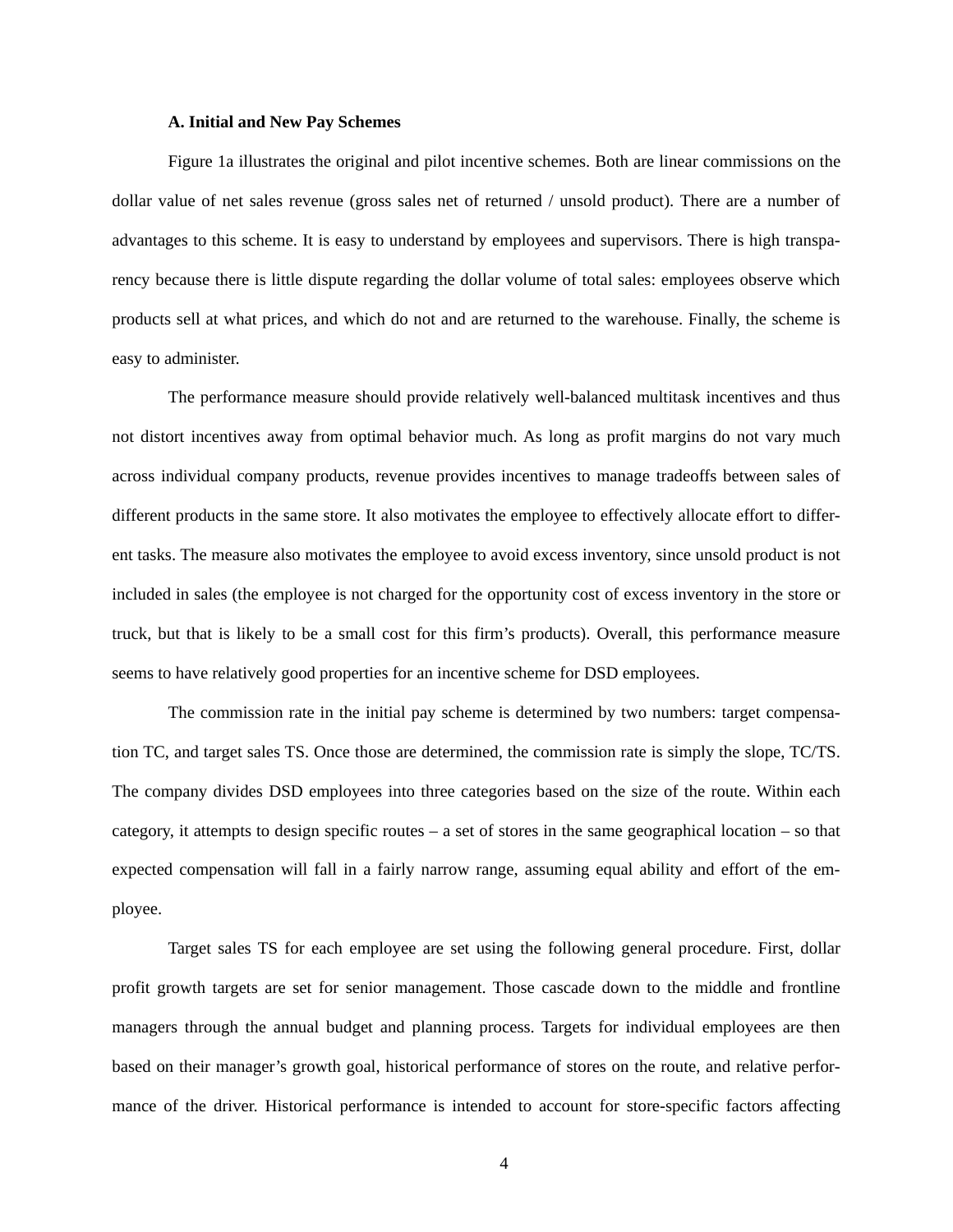growth possibilities. Relative performance is determined via management's subjective assessment of whether the employees grow their route sales at a sufficiently fast pace, given factors outside their control such as population growth. Employees deemed to have provided relatively low effort may be given higher growth targets in the subsequent year. Any adjustments to an individual employee's growth target lead to offsetting adjustments for all other routes in a geographical area. For example, if there are N routes and X dollars are subtracted from one route's target,  $X/(N-1)$  dollars are distributed to the targets for other routes in that area. In practice, the most important determinant of an employee's target sales TS is the overall growth goal for that region.

There are two concerns with implementation of the initial incentive scheme: the strength of incentives, and the possibility of ratchet effects. First, DSD jobs typically have high sales volume of small, inexpensive products. It is not uncommon for sales on a route to average \$10,000 per week or more, for total annual sales around \$500,000. DSD employees typically are high school graduates or have some college education. Assuming target compensation of approximately \$40,000, the commission rate would need to be 8 percent; higher expected sales would mean an even lower commission rate. Thus a key question is whether the commission rate in the initial plan provides sufficient incentive to elicit effort. For example, additional sales of \$500/week, added up over all employees' routes, could significantly help a company meets its profit objectives. Yet at 8 percent commission, and assuming a marginal tax rate of 33 percent, an extra \$500/week in sales translates into only about \$25/week extra in take-home pay. This is one reason the company considered changing away from a simple commission rate compensation system.

The pilot pay scheme was designed to provide stronger incentives for employees to meet or exceed their targets, so that management would be better able to meet overall growth goals set for them by higher levels of management. This was accomplished by establishing base compensation BC, or minimum salary paid regardless of volume, and a steeper commission rate paid out only for sales above a threshold T, as shown in Figure 1a. Interestingly, this is precisely the kind of change modeled by Oyer (2000), with the same intention of increasing the incentive intensity in a desired range of output. For sales above TS, compensation under the pilot scheme was higher than under the original scheme, and vice versa for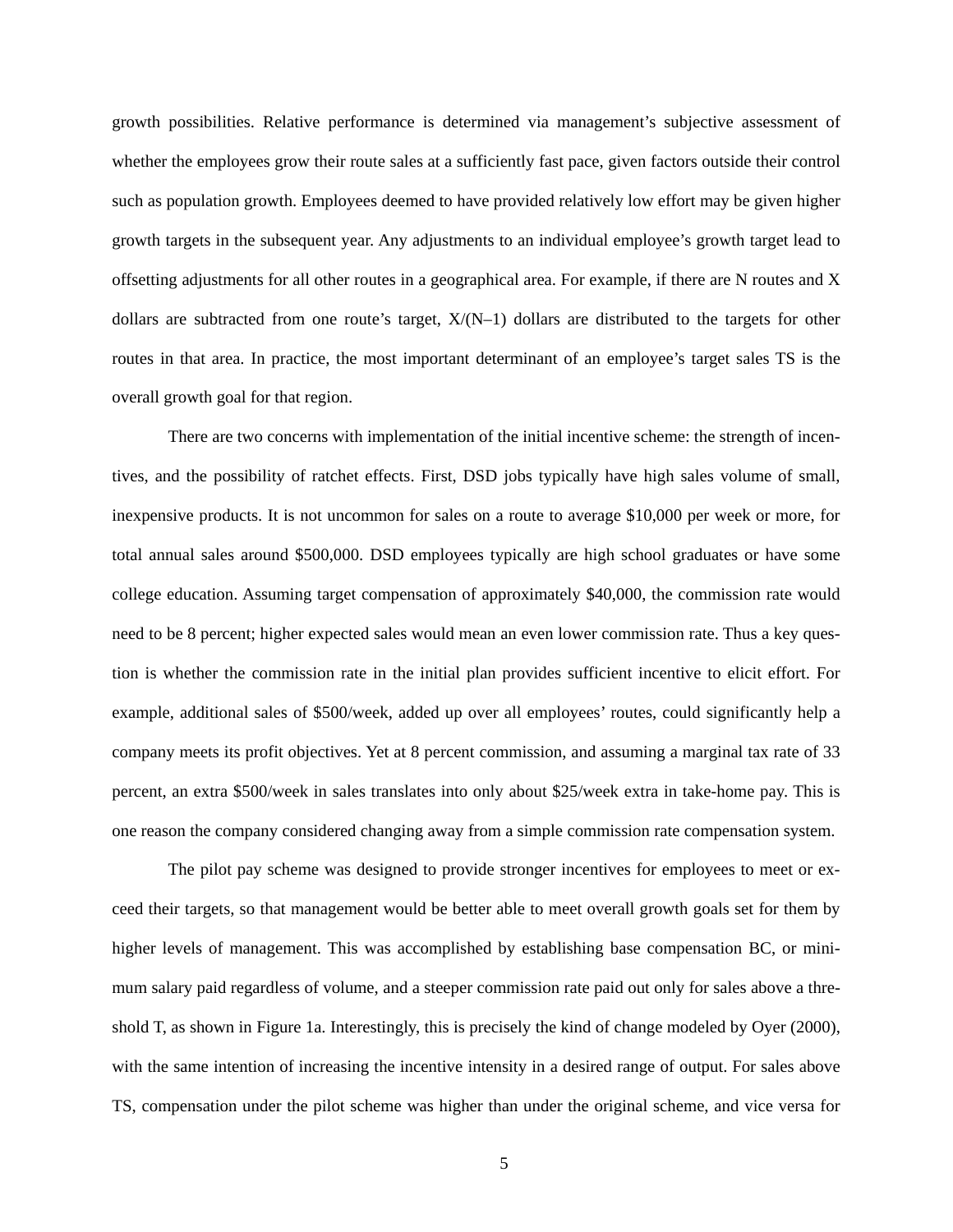sales below TA. The company set the new compensation formula so that compensation would be exactly equal in both plans when sales equaled the growth target. The base pay is intended to provide a safety net to workers in the case of natural disasters or other calamities that might cause consumers to stop purchasing products other than bare necessities for extended periods of time. In normal circumstances, workers are expected to achieve at least minimum expected sales  $M > T$ , so that base pay B will be non-binding. While a worker will not face termination for performing below M in a single month, consistently performing below M will trigger termination (this was also true under the old system). In the pilot plan, the worker knows BC, T, and the commission rate, but M is implicit.

The second concern is that both plans may be subject to ratchet effects. To the extent that an employee's new target is calculated as a percentage increase from the prior year – an important component in target setting in this company – targets will increase more for employees with higher performance and vice versa. Once employees learn about the link between their sales and their next target, they will have somewhat muted incentives. Even if new targets were not based in part on percentage growth, it seems likely that employees with higher performance would tend to be given higher targets next year, which would have the same effect. The problem is compounded if incremental increases in sales are more difficult for the employee to achieve, the higher are total sales, as seems likely.

Ratchet effects may be compounded by the firm's practice of route "rebalancing." If expected sales on a route grow too large, the job may become difficult for one employee to handle in a normal workweek. In such cases the firm adjusts the set of retail stores in the employee's route to bring volume back in line with the company's view of physical limitations of DSD employees in performing the job. Such rebalancing typically takes place at most once per year, sometimes less often. Route rebalancing is one of the most disliked and distrusted management processes, even though it is conducted using objective criteria and linear programming routines that maximize efficiency and fairness. The company uses lump-sum pay adjustments to ease the impact on total compensation, but those are imprecise. Moreover, the effect of rebalancing on an employee's target sales for the next year is unclear. While an employee's target sales should fall with rebalancing, the percentage growth in that target over the prior year might be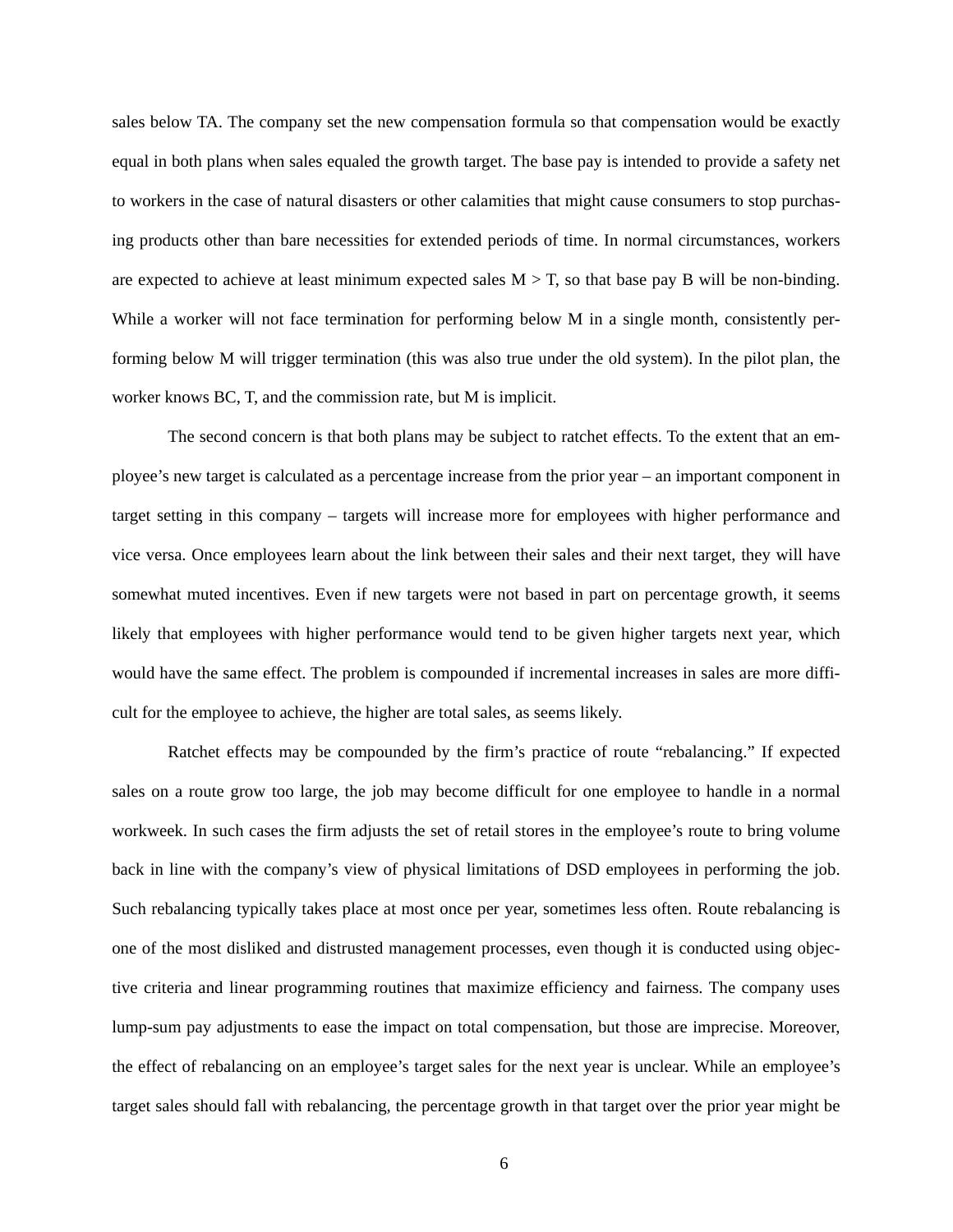larger or smaller with rebalancing, depending on which stores are kept in or eliminated from the route. In a previous survey of DSD employees in this company, one-fifth indicated that they managed sales growth on their route to avoid rebalancing.

## **B. Pilot Inception and Data Collection**

The company decided to initially change the compensation scheme at two of their sites. Two of the authors, Benson and Levenson, were engaged by the company to conduct an external evaluation of the compensation change. They had no role in design of the pilot incentive scheme. The external evaluation entailed working closely with corporate and local management to identify issues to be addressed by the evaluation, conduct interviews at pilot and control sites after launch of the new scheme, and design and field two surveys to measure before-and-after impacts of the change.

The sites chosen for the pilot program were representative of the middle of the company's distribution of growth performance. They were selected to be as normal as possible, meaning that sites with known management problems or peculiar demand or labor market characteristics (e.g., a highly depressed local economy) were excluded. A site consists of a contiguous geographic area covering a distinct consumer and labor market. For example, a small- or medium- sized city and surrounding communities might constitute a site. To keep the span of control and complexity of site management at a reasonable level, each site ranges from approximately 80 to 120 routes. Very large urban areas contain multiple sites, but the area covered by each site within those large urban areas is drawn to correspond to natural community divisions.

For each pilot site, two control sites were chosen – one that matched as closely as possible in terms of pre-pilot performance, and one that did not necessarily match as well in pre-pilot performance but had demand characteristics very similar to the pilot site. Prior to initiating the change, a survey was distributed for the workers to fill out in private and return by mail to the external evaluators. Workers at pilot and control sites were not informed of plans to experiment with a revised pay plan, nor that they were considered to be pilot or control sites. This is important, because it means that pilot employees did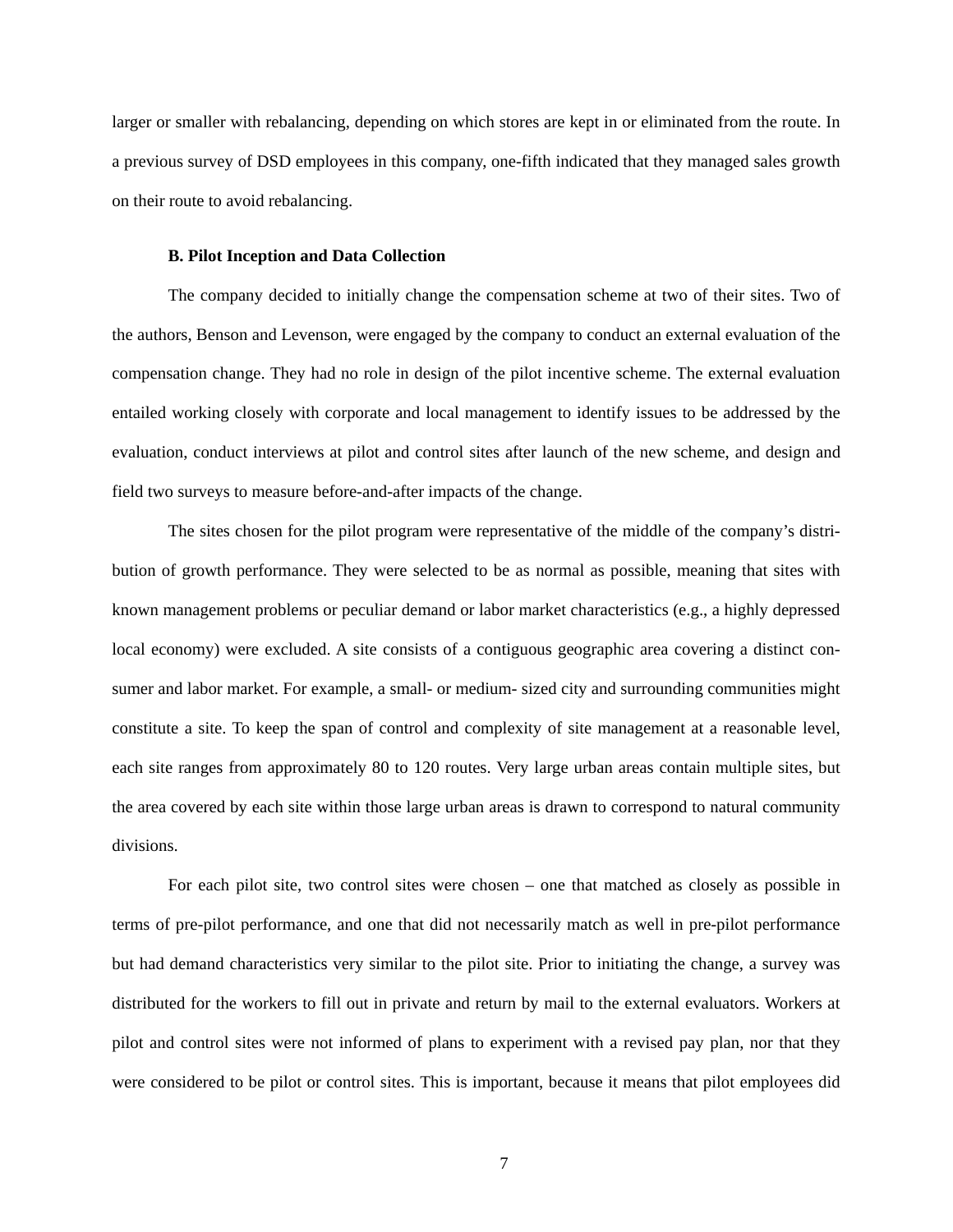not alter their behavior in anticipation of a higher commission rate. Workers were given paid time to fill out the surveys and were assured that their confidentiality would be maintained. All subsequent matching with archival data was performed by the external evaluators. Only summary information from the surveys that could not be linked back to any individual's responses was reported to the company as part of the evaluation process.

1,008 surveys were distributed and 746 were returned, for a response rate of 74 percent. Table 1 shows that of these 746 respondents, 272 were workers in the pilot sites, and 474 were in the control sites. Additionally, only 611 (216 in pilot sites and 395 in control sites) of these are considered "primary" workers. Higher volume routes are staffed by a primary person who works only that route five days per week, and by a secondary person who is responsible for the other two days per week (ensuring the higher volume routes are staffed seven days/week) and splits time between two higher volume routes. The primary person has the bulk of control over performance on the route, so we limit the analysis to primaries only. We also exclude new hires and others who are not dedicated to specific routes and spend their time filling in on routes where there is a temporary vacancy.

The survey obtained basic worker demographic information: age, race, gender, marital status, number of children, and education level; years of experience in the current position, in the company at any position, outside the company in other DSD jobs, and general experience of any kind; and information on second-job holding and commuting. Additional questions included hours worked each week, and how that time was spent between a number of job tasks. Finally, a large number of Likert-scaled questions measured workers' risk aversion, motivation, selling techniques, relationship and interactions with supervisor, organizational support, understanding of the sales goals and pay scheme, sense of pay equity, job satisfaction, pay satisfaction, job security and intention to quit. These questions were selected from established constructs used within the management research literature to analyze these issues (e.g., Park and Holloway 2003, Fang, Evans and Zou 2004; Tekleab, Bartol and Liu 2005).

The compensation change was introduced to the pilot sites in July and August 2007, after all the surveys had been returned. Management held a site-wide meeting to announce the new pay system, and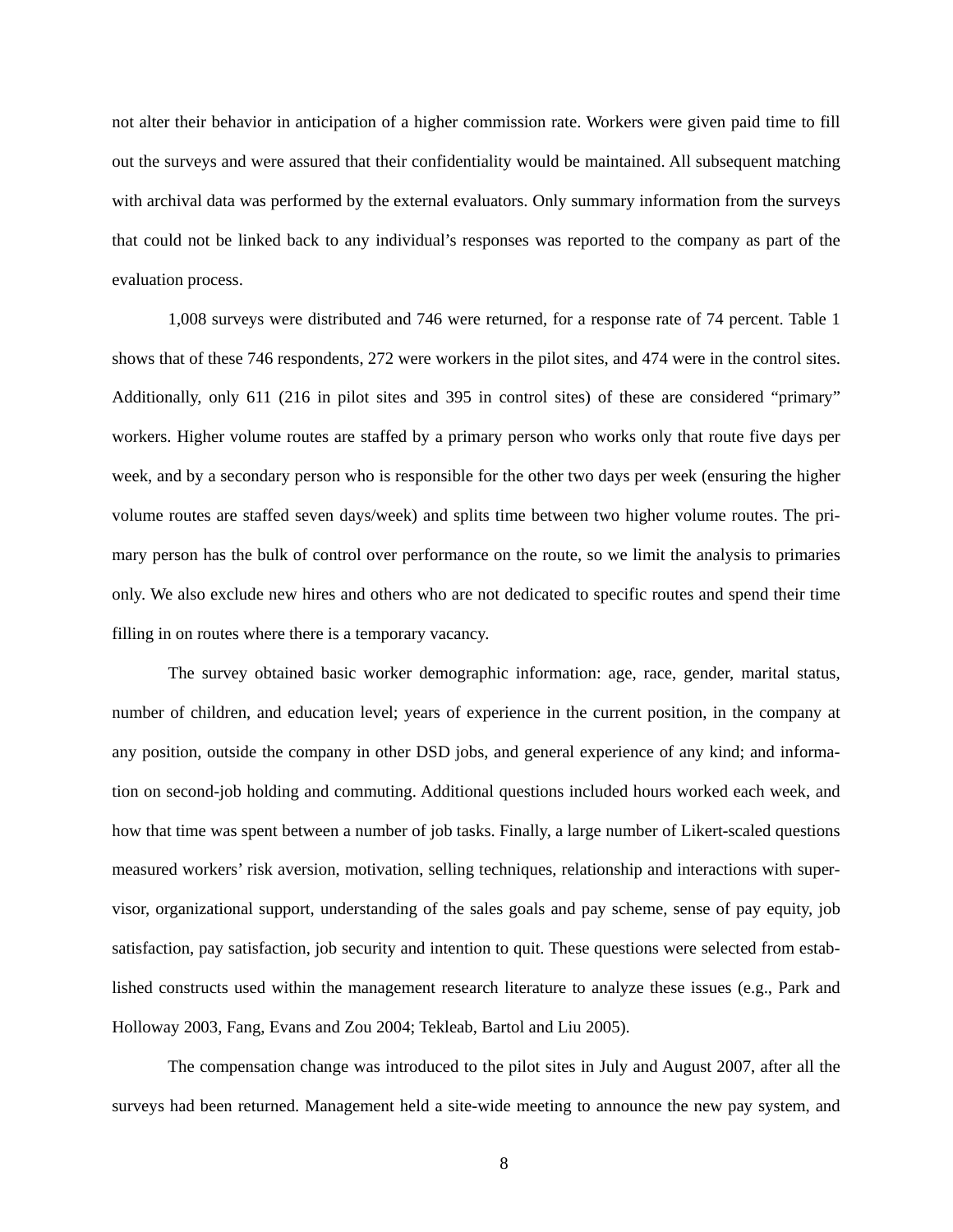supervisors subsequently spent many hours answering workers' questions. After giving the new pay scheme almost two years to affect workers' performance and attitudes, the survey was repeated in May 2009. This round, 986 surveys were distributed, and 724 of them were returned, for a response rate of 75 percent. As Table 1 indicates, 231 of the second round respondents were in pilot sites, and 493 were in control sites. Among the 586 that were considered primary route workers, 187 were in pilot sites, and 399 were in control sites. As the bottom rows of Table 1 show, of those who returned the round one survey (746), 608 received a round two survey, with the remainder having left the company or taken a different job within the company. 486 received and returned a round two survey—149 in pilot sites and 260 in control sites. Since we are mainly interested in the difference-in-difference between round one and round two at the pilot sites compared to round one and round two at control sites, this is the sample that our remaining tables employ.

These survey data were then linked to personnel data by the external evaluators. Sales growth was provided by the company for the specific retail establishments on the worker's route, relative to the same establishments in previous periods. The average percent of plan attained for several different ranges of periods was provided, from which the number of times the workers achieved their sales plans was calculated. Additionally, supervisor ratings of the workers' sales performance, as well as driving and delivery performance and merchandising/customer service performance, all from the supervisor surveys, were matched to the survey data.

Between administration of the first and second surveys, in the middle of 2008, the company instituted a price increase that was unusual in both size and timing. Price increases are usually introduced around the beginning of the calendar year, which facilitates setting sales targets at the corporate level that are incorporated at all levels from senior leadership down to DSD employees. Input price pressures had been building for a while, but the company had previously resisted passing them along to customers for fear of losing market share. By mid-2008, the recession and slower sales threatened attainment of corporate profit goals. The company decided to put through a relatively large and extensive price increase that covered a much broader set of products than the usual end-of-year adjustments. Target sales (TS) for em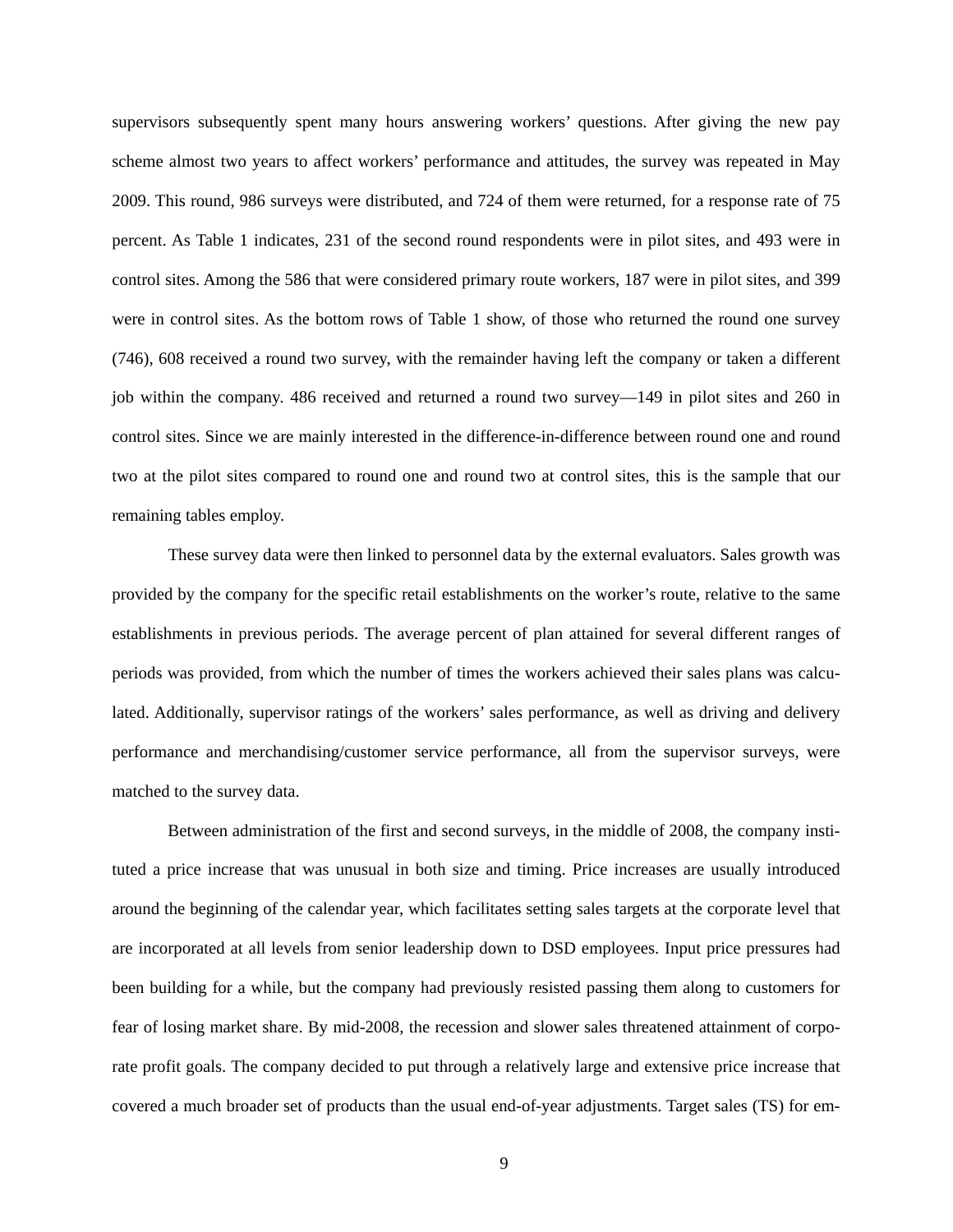ployees were not changed. The increase had not been accounted for in route planning for the year, and represented an unexpected scenario to the local management and DSD employees. Questions about the impact of the price increase on employees' ability to meet sales targets were included in the second round survey. At face value it appears that the price increase should have affected employees in the pilot and control sites equally.

## **C. Descriptive Statistics**

Table 2 provides summary statistics. We see that the demographics of pilot and control employees are very similar; the only statistically significant difference is that pilot workers are slightly younger. They are predominantly male. Around 35 percent have a high school education, 46 percent have some college, and more than 16 percent have a Bachelor's degree or more. Around 8-10 percent are non-white. The employees have fairly high job tenure,<sup>[4](#page-10-0)</sup> averaging 11 years with the company in round one, increasing to 12½ to 13 years by round two. This is partly due to the exclusion of new hires, who are not primaries on a route. This is also a job that encourages high tenure to some extent, because seniority determines priority on bidding for route assignments. Primary route employees are around 42-43 years old in round one, and have 24-25 years of general work experience, 5 of which is as a DSD worker for another company. While Table 2 shows that these numbers change significantly between round one and round two as expected, any differences between pilot and control groups are insignificant.

Table 3 shows that the workers in the pilot sites seemed to understand clearly how the new pay scheme affected their incentives. When asked how important growth potential and high volume are to their choice of routes, they initially respond similarly to those in the control sites. After the pilot introduction, however, they indicated a much stronger preference for growth potential and a lower preference for high volume, consistent with the incentives of the new pay scheme. Workers in pilot sites significantly increased their stated commitment to their sales goals, which was an intention of the new incentive pro-

<span id="page-10-0"></span><sup>&</sup>lt;sup>4</sup> According to the BLS (http://www.bls.gov/news.release/tenure.nr0.htm), median job tenure for all U.S. workers was 4.0 years in 2006 and 4.1 years in 2008.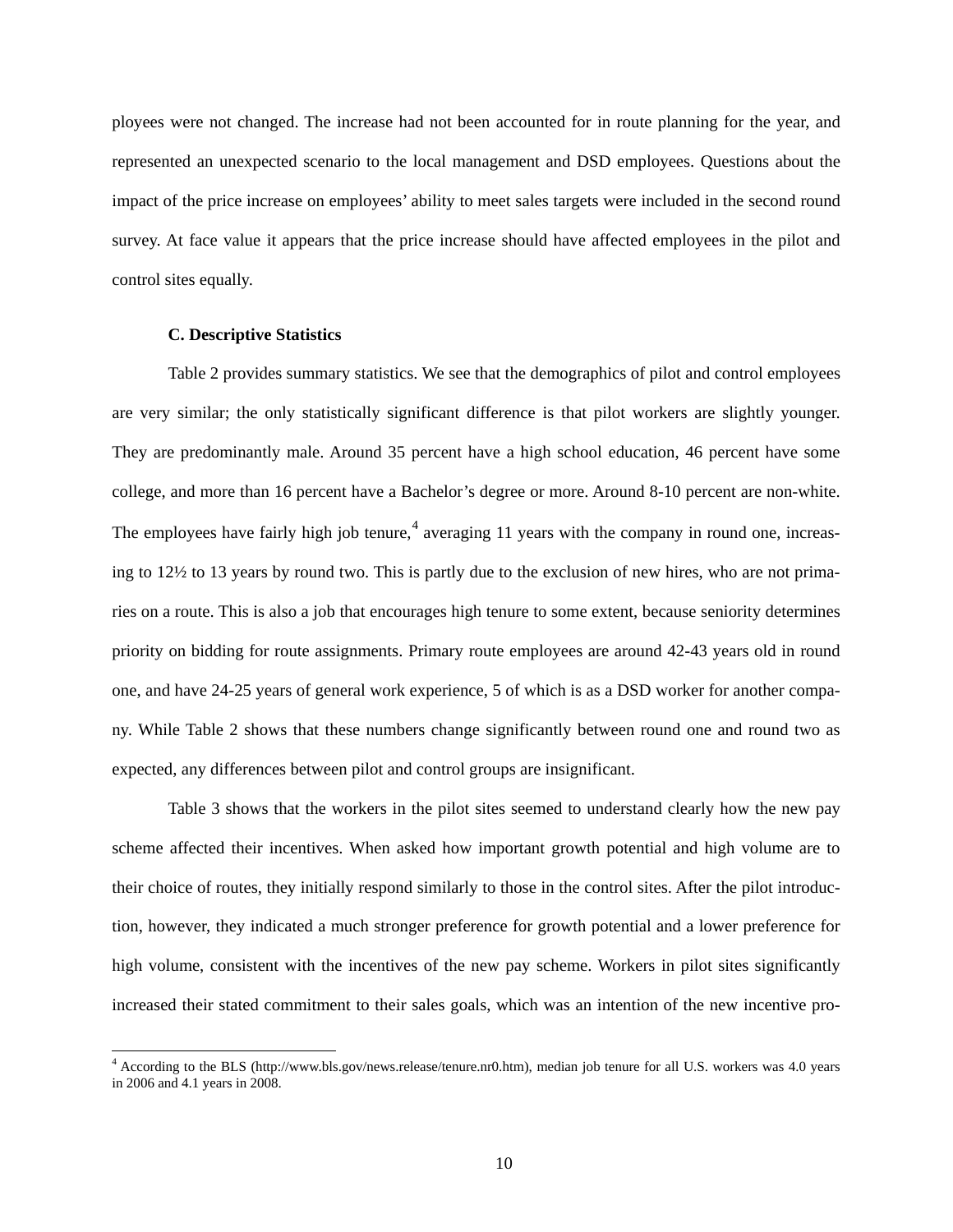gram.<sup>[5](#page-11-0)</sup> Workers in the pilot sites also slightly increased their tolerance for risk in terms of route preference. Despite the added complexity of the new pay structure, there was no significant difference in the pilot workers' understanding of their goal before the pilot start versus after.

Workers in the pilot sites were less likely than those in control sites to agree that goals were fair after introduction of the pilot plan, despite answering similarly in round one. We take this as evidence of the heightened importance of the goals in the employees' minds, since there was no major change in the goal-setting process. If anything, the fairness of the process might have increased because management knew that they had to be even surer to get the process right once the compensation scheme changed. They consequently increased their efforts in the pilot sites post-implementation to ensure that the site-wide sales growth goal was distributed across routes in accordance with underlying business conditions and growth potential on each route. (This was confirmed through interviews with corporate and local management at each site.) Thus the increase in stated unfairness of the goals most likely reflects their heightened importance under the new compensation scheme (see also the discussion of goal importance consequences below).

## **III. Empirical Predictions**

We now discuss the likely effects of the pilot program compared to the original incentive scheme. Our primary interest is in incentive and ratchet effects. Figure 1b focuses on the portion of Figure 1a in the range where virtually all employees will operate, since those with performance too close to M are likely to be terminated quickly. Figure 1b shows indifference curves for an employee whose initial performance is exactly at target sales TS. The indifference curves point toward the northwest since lower output implies less effort/ higher leisure. At that point, the employee's optimum effort and output will increase by switching to the pilot pay plan, precisely the effect the firm intended. Moreover, the em-

<span id="page-11-0"></span> $<sup>5</sup>$  Goal commitment is an index, obtained through factor analysis, of four similarly worded survey questions about a worker's</sup> commitment to achieving the sales goal. Goal fairness is a similar index based on three questions about fairness of goal setting procedures.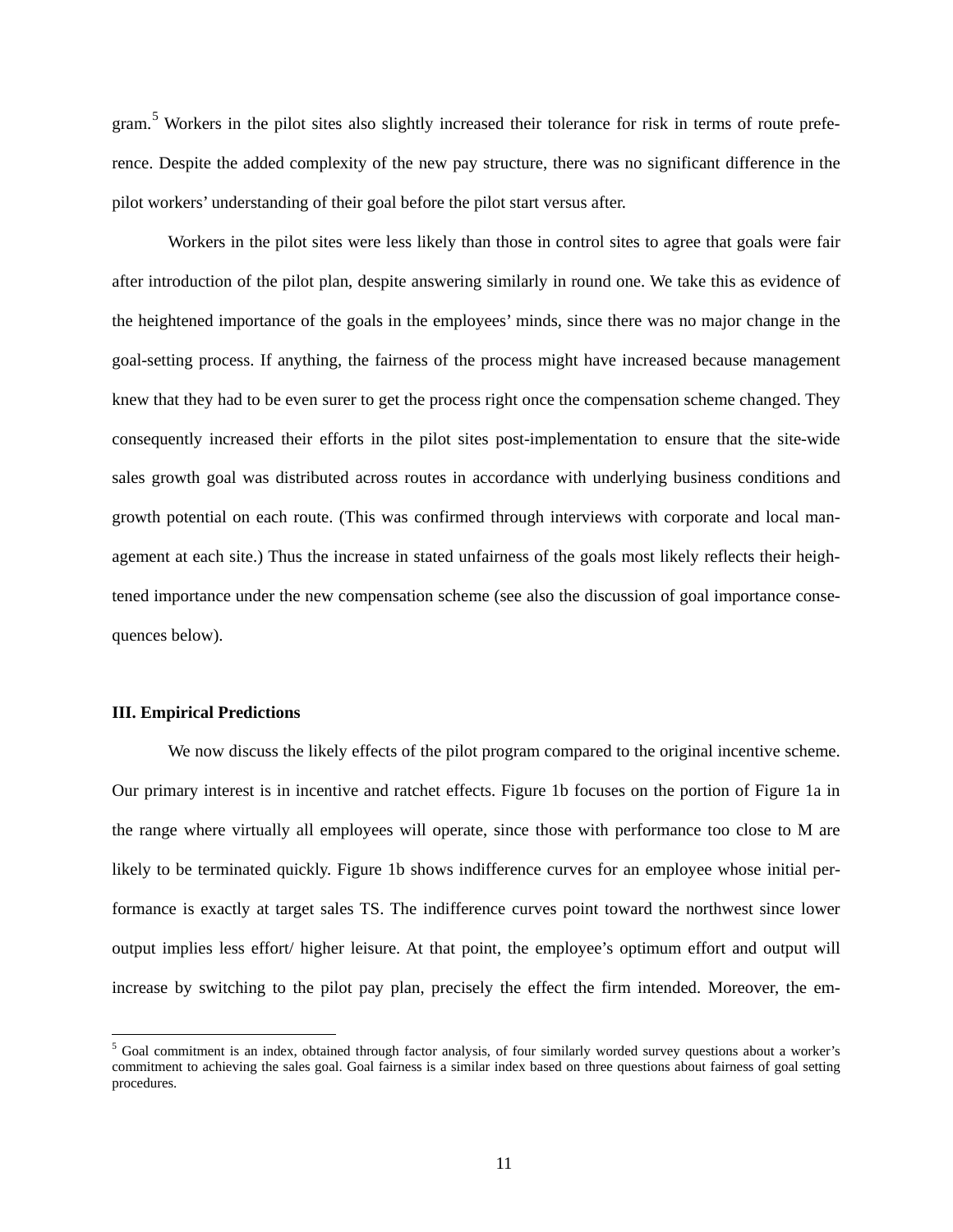ployee's utility will rise. If an employee's output were initially to the right of that point, at output higher than TS, utility would rise with the pilot program. The opposite would hold if his output were initially below TS. In both of those latter cases the effect on output is ambiguous because it is possible that income effects dominate substitution effects. However, that seems quite unlikely since the change in total compensation in going from the initial pay plan to the pilot is small. Therefore, we predict that performance will be higher for employees in the pilot plan than in the initial plan. DSD jobs involve multitasking as described above. Therefore, increased total performance could come via the extensive margin of greater hours worked, or changes in allocation of time to different tasks. We examine both in the empirical work.

Lazear found that the range of output increased when Safelite implemented pay for performance. We will examine whether similar effects occur in the pilot study. In Lazear's case the logic was that lower ability workers will be more likely to quit, and high ability worker's more likely to apply for a job, after Safelite implemented piece rates. Our logic is not based on selection via recruiting and turnover, but instead on the different effects of the incentive change on the *same set* of workers. In the pilot study, workers have strong incentives to achieve at least target sales each year. If they can achieve that level, they then have marginal incentives to increase sales incrementally. Thus, we might expect that performance becomes more skewed to higher output.

Lazear also found significant turnover from Safelite's new pay scheme. We expect turnover to be highest when making large changes, such as from an hourly pay rate with no incentive component to a piece rate system, as in Safelite. In the present case, we expect the "fit" story to be less important because compensation both before and after the change was based on incentive pay tied to the volume of sales. What changed was the relative emphasis of different components of the incentive pay. There are two reasons for potentially increased turnover as a result of the compensation scheme change. Lower productivity workers who cannot meet the new performance standards, and thus stand to receive a cut in compensation, might choose to leave voluntarily. Involuntary turnover might also increase if the company couples the new compensation scheme with an increased performance management emphasis on meeting the growth targets, treating below-average performance as a possible cause for termination. We test for these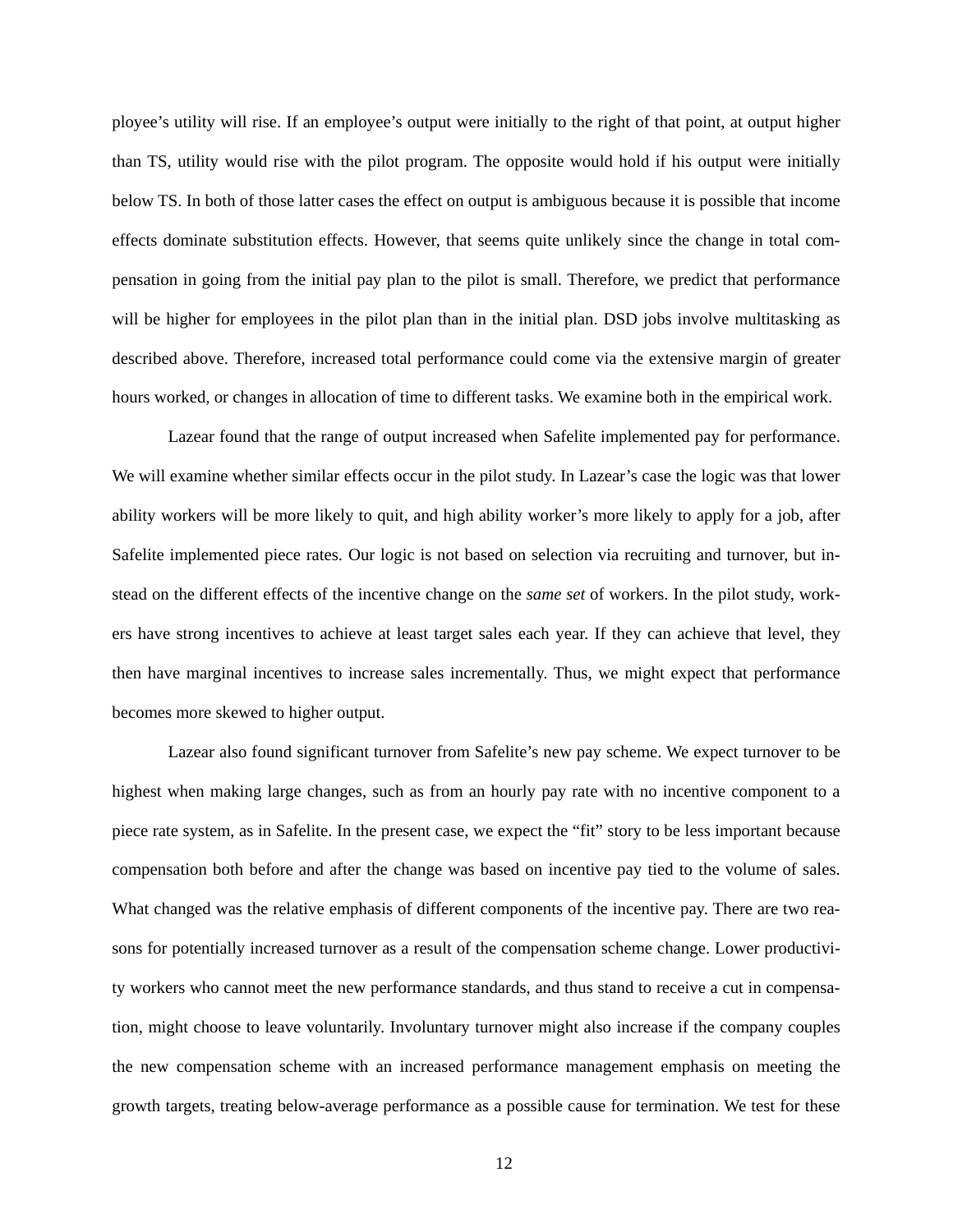effects by examining the productivity of leavers in the pilot versus control sites, and the workers' and managers' responses to questions about termination risk.

Ratchet effects are extremely difficult to model formally, especially with closed-form solutions, even for linear incentive schemes (Gibbons 1987).<sup>[6](#page-13-0)</sup> To illustrate why this is the case, consider how this firm sets the commission in the second period as a function of performance in the first period,  $b_2$  = TC/TS. Ratchet effects will occur if TS is a function of prior output. Suppose a simple model for output, sales<sub>t</sub> =  $a \cdot e_t + \varepsilon_t$ , where  $a$  = marginal product of effort or employee ability,  $e$  = effort, and  $\varepsilon$  = performance measurement error. Further assume, close to what the firm actually does, that TS is a simple percentage increase r over last period output,  $TS_{t+1} = (a \cdot e_t + \varepsilon_t)(1+r)$ . If so, the second period commission is  $b_{t+1} =$ TC/(a·e<sub>t+1</sub>+ε<sub>t+1</sub>)(1+r). From the perspective of period t,  $b_{t+1}$  is a random variable, but analysis of its properties is difficult since it has the stochastic term  $\varepsilon_1$  in its denominator. However, we can see where the ratchet comes from right away, since  $\partial b_2/\partial e_1 = -TC/e_1 < 0$ . The harder the employee works in period 1, the smaller the commission in period 2.

Ratchet effects should also depend on some other variables. The greater the expected growth in target compensation TC next year, the smaller the ratchet effect. We have no information on worker expectations about growth in compensation during the period studied, so cannot study that prediction. If we interpret a as worker ability, then higher ability workers should have stronger ratchet effects. We will attempt to construct proxies for variation in worker talent to see if there is any evidence for such an effect. Finding such evidence would suggest that effort and ability are complementary in producing output, instead of additive. Finally, the larger the firm's grow rate in targets r, the stronger the ratchet effect.

An interesting question is how ratchet effects would be affected by using relative performance evaluation to set targets for performance in period 2. The answer depends on how information about relative performance is set, which in turn depends on how the firm views the information in relative performance. Suppose first that the firm views relative performance as informative about relative levels of ef-

<span id="page-13-0"></span> <sup>6</sup> Lazear (1986) analyses a closed-form ratchet effect model, but in his model the ratchet is done to base pay, not the commission rate, which makes the analysis tractable.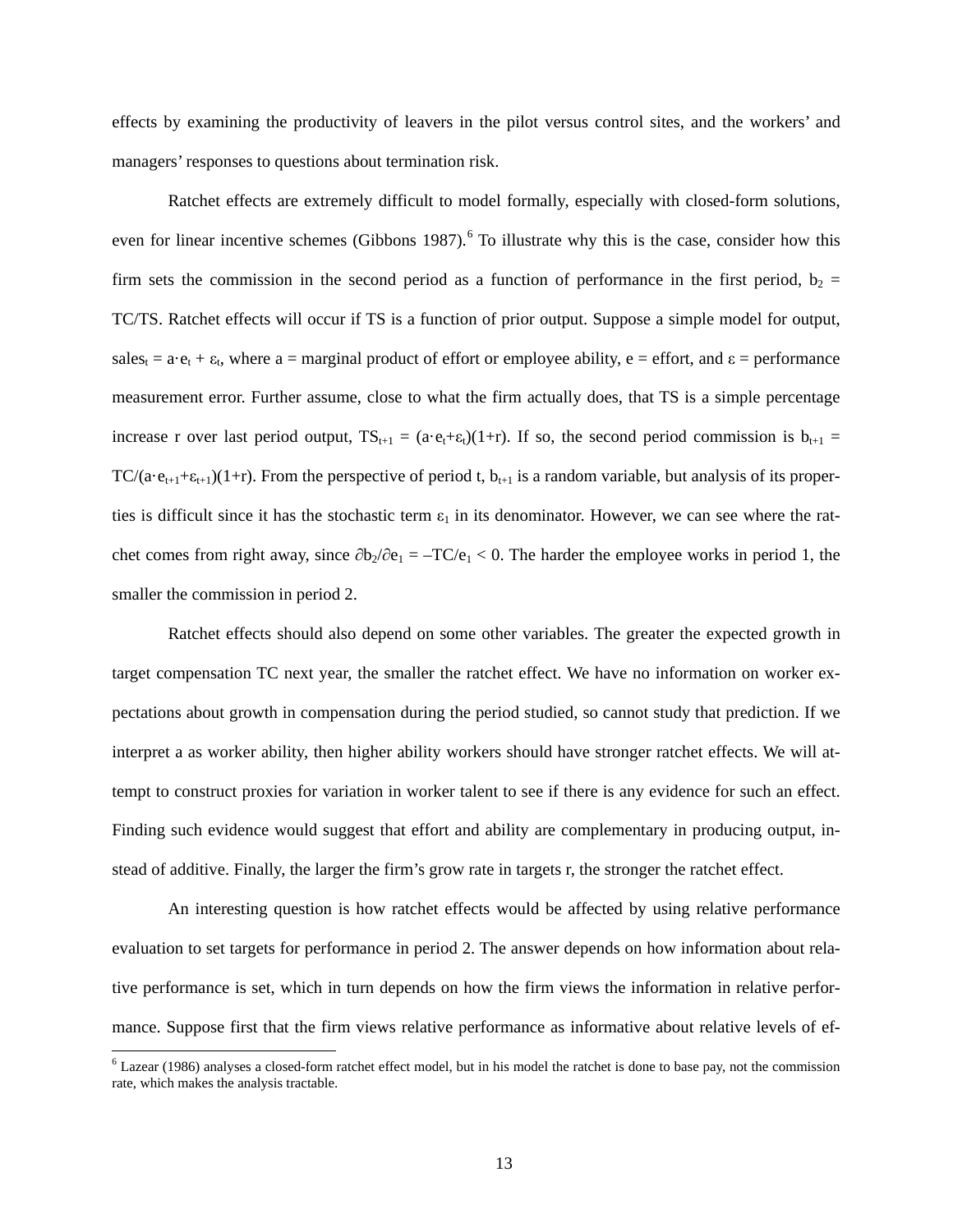fort. It would then tend to set higher targets for workers who had relatively low performance last year, which would tend to mitigate the ratchet effect. Slacking off lowers the base level of performance which the firm uses to set the worker's target next year, but it also lowers the worker's relative performance, which works to increase the target for next year. But suppose instead that the firm views relative performance as informative about whether the target was set too high or too low this year (since job difficulty varies across workers). In that case, it would tend to lower targets for workers with relatively low performance, which would increase the ratchet effect.

## **IV. Worker Responses to the Pilot Compensation Plan**

## **A. Changes in Labor Supply and Effort**

Our first hypothesis is that given the small nature of the income effects, we expect sales to grow faster in the pilot sites than the control sites after the introduction of the new compensation scheme. Table 4.A reports the changes in median sales growth and plan attainment for the pilot versus control sites. Table 4.B reports the results of cross sectional and fixed effects estimates of sales growth. Considerable care was taken to ensure that sales growth numbers are measured as a change in sales at the set of retail establishments on the worker's route, not as a change in the worker's sales. Otherwise, a worker on a reengineered route might have higher sales by virtue of having a higher volume set of retail establishments, rather than by increasing sales at the same establishments.

The results in Table 4.A indicate sales were growing 1.2 percent slower before the pilot launch in the pilot sites. During the first year post-pilot launch, sales in the pilot sites grew 0.8 percent faster, though the gap narrowed to 0.3 percent faster in the second year post-launch. Taken together, the net increase in sales growth for the pilot sites in the first year (relative to the pre-launch period) was 2.0 percentage points, compared to the control sites. For the second year, the net increase in sales growth was 1.5 percentage points. From the company's perspective, these are meaningful increases because they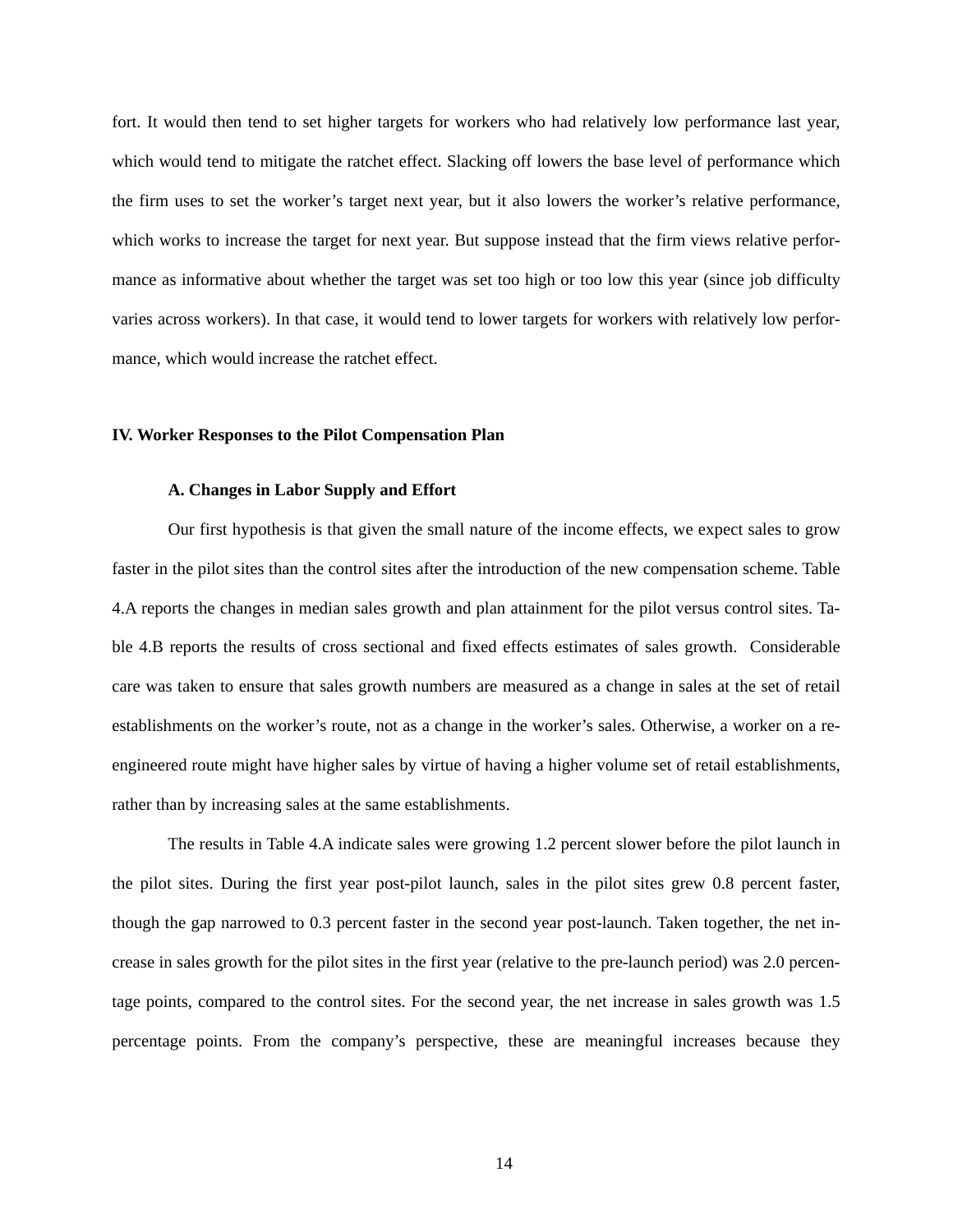represent incremental sales above a fixed cost base, after accounting for the additional compensation payout associated with the higher sales, and thus contribute disproportionately to profits.

The first column of Table 4.B includes only indicators for whether the worker is in a site with the new pilot compensation scheme and time period indicators. Thus, the coefficient on the pilot site dummy measures the difference in difference between performance 1) before and after the pilot start, and 2) in pilot sites versus control sites. Sales growth increased after the pilot introduction one half percent faster for those in pilot sites than for those in the control sites. The second hypothesis we test here is that if ability and effort are complements, the distribution of sales growth should be more skewed to the right in the pilot sites than in the control sites following the introduction of the new pay scheme. Figures 2a and 2b depict the distribution of average sales growth for the control group and the pilot group, respectively. The numbers represent the six months before the pilot, and the year or so after the pilot, but before the price change is introduced. To complement the patterns in Figures 2a and 2b, Table 5 reports the percentage of people in the pilot and control sites falling into the tails of the distribution (below zero percent growth and above ten percent growth, respectively) for the pre-pilot period, for the first year following the pilot launch, and for the second year after that.

Given the results of Table 4.B, it is not surprising that both Figures 2a and 2b and Table 5 show that the distribution of sales growth in the pilot sites shifted to the right in the year following the pilot launch. There is some suggestion that the skewness also moves rightward, as evidenced by the disappearance of the far left tail, representing routes that had a decrease in sales from the past year. There is also a decrease in the density of the far right tail. However, to reach any conclusions about the overall change in dispersion at the pilot sites, the patterns need to be compared to the performance distribution changes in the control sites, which were similar.

The difference in differences estimates from Table 5 indicate that the density of the lower tail of the performance distribution in the pilot sites decreased by 5.1 percentage points more than the control sites, while the density of the upper tail of the performance distribution in the pilot sites increased by 4.1 percentage points more than the control sites. Thus the difference-in-difference-in-differences estimates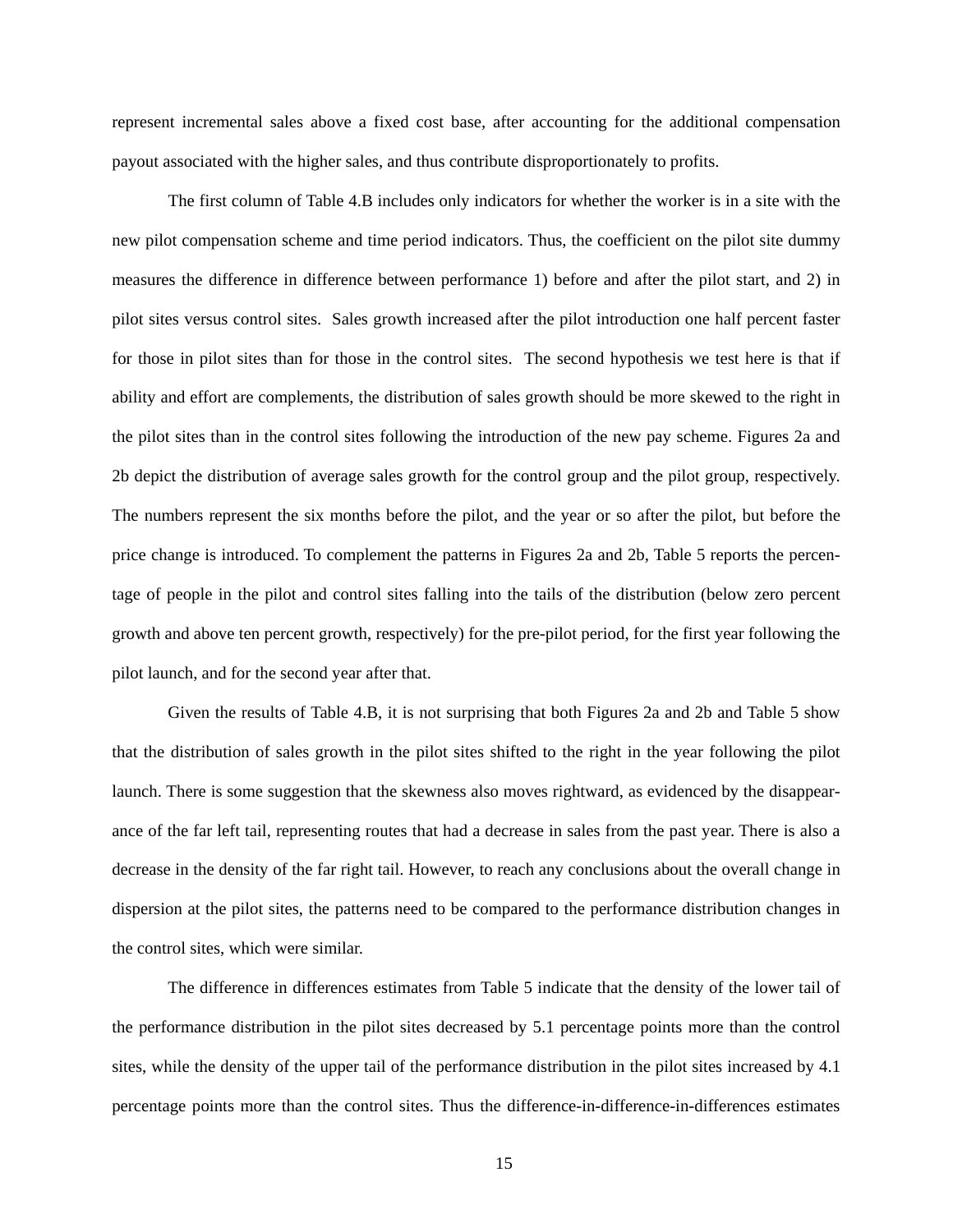show that cumulative density in the tails of the performance distribution decreased by 1.0 percentage points for the pilot sites relative to the control sites. This is counter to our third hypothesis, that the range of output would be wider for the pilot workers than the control ones. However, this ignores the possibility of a potential compensation scheme-induced ratchet effect differential that might have caused the top part of the performance distribution in the pilot sites to contract more than the lower parts of the distribution, as compared to the control sites. Thus, although we do not find much direct evidence that effort and ability are complements, we do find quite strong evidence that the substitution effects outweigh the income effects of the new compensation scheme, resulting in an increase in the supply of labor.

Employees can increase their labor supply either by increasing the total number of hours worked or by increasing their effort and working harder/smarter. Although in many jobs, workers do not have control over the number of hours they work, workers in this company have a high degree of independence, and largely set their own schedule to best accommodate the retailers they service. There are no set hours required by the company, although routes are engineered such that it would be difficult to make the deliveries working very short hours. The first column of table 6 shows that workers average over 50 hours per week. The second column estimates hours worked as a function of whether the worker was in a pilot site and an indicator for the first time period (there are two observations per worker, one for each round of the survey). The coefficient on the pilot indicator measures a difference in differences between the hours worked 1) before and after the introduction of the new compensation scheme, and 2) in pilot sites vs. control sites. Results show that workers in pilot sites did not increase their hours by significantly more than those in control sites. Although we have strong evidence of an increase in labor supply, in the form of increased productivity, the introduction of the new pay scheme had no effect on the hours worked by employees in the pilot sites.

We now consider whether the employees achieved faster sales growth by redistributing their labor supply from the less sales-oriented parts of the job to the more sales-oriented parts. The surveys asked workers what percent of their time was spent among a variety of tasks. The first column of table 6 shows that employees spend the greatest amount of time on merchandising and display, around 33-34 percent,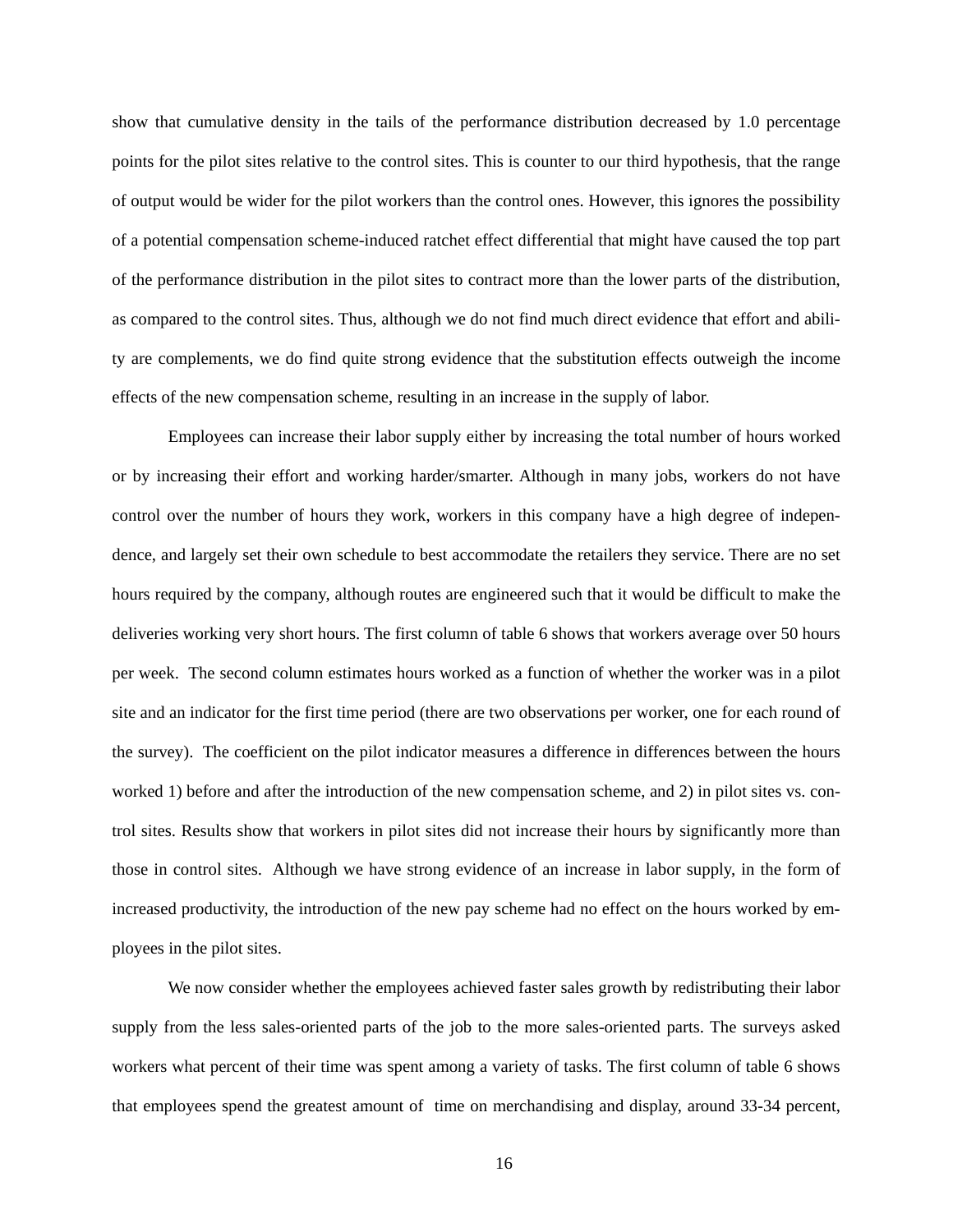followed by driving and delivery at around 20 percent. The second column shows fixed effects estimates of the amounts of time spent on each task, as a function of whether the worker was in a site with the new compensation scheme and the first period indicator variable. Most of the effects are not statistically significant. The only exception is for "other" activities, which workers in the pilot sites reduced the amount of time they spent on, relative to control sites. Since this represents a small fraction of total working time, these results indicate that the higher sales growth found at pilot sites is not due to a shift in the distribution of hours worked across tasks. Taken together, the evidence on increased sales, total hours worked and distribution of hours worked across tasks implies that higher productivity was accomplished through workers supplying greater effort in the tasks they performed — they did not work longer hours, they just worked harder and/or smarter.

## **B. Performance Management and Turnover**

Because the employees have essentially no influence over the traffic of customers who come into a store, a significant portion of the sales on an account are beyond their control – assuming they do not purposefully sabotage the account. The company is well aware of this and has performance management processes that ensure a minimum performance standard. For all intents and purposes this means that sales on a route cannot fall below a particular level (measured in relative terms to prior year sales) without triggering termination. There is no explicitly stated threshold for triggering termination because local market factors (e.g. population growth; income growth) vary substantially, and because rare events like natural disasters can cause the sales on a route to shrink abnormally for reasons beyond the employee's control for extended periods of time.

Though terminations happen, they are relatively rare and predominantly concentrated among low tenure employees who are still in the process of learning about the job. Terminations "for cause" among longer tenure employees are essentially indistinguishable from voluntary terminations. Once someone has worked on a route long enough, they know how to maintain performance above the termination threshold. Longer tenured employees who end up getting fired almost certainly were intending to quit anyway for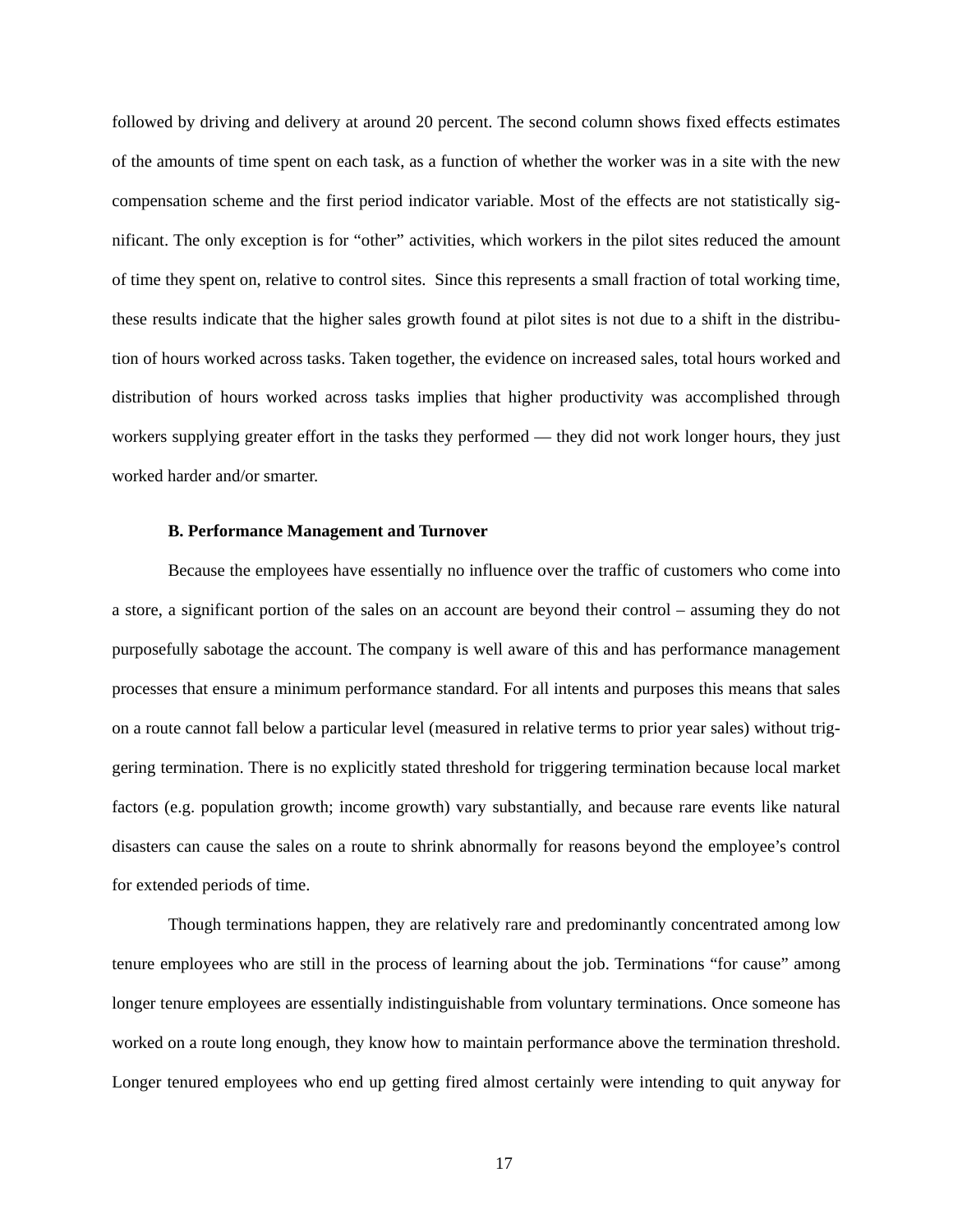another job (or to be voluntarily unemployed) and pull back on effort to enjoy more leisure time while they count the days to when they are pushed out.

Interviews with management representatives indicated that the performance management standards remained the same for the pilot sites when the new compensation system was introduced. Thus the threat of termination remained unchanged in the pilot sites post pilot launch. In Table 7, we report evidence that workers in the pilot sites were more concerned about meeting their goals after the new pay scheme was introduced. The variable goal important consequences indexes several survey questions on the negative repercussions of failing to meet sales goals, including general negative consequences, career limitations, and potential termination. Between round one and round two, workers in pilot sites became significantly more concerned about the consequences of not making their goals, while workers in control sites became less so, undoubtedly due to the 2008 price change that made it easier for them to attain their sales goal.

Examining the specific question about potential termination, in the pilot sites the mean response increased by a statistically significant amount from 2.81 to 3.08 while it remained essentially unchanged in the control sites, 2.82 versus 2.86. In a separate survey administered to supervisors, the comparable question about termination risk due to missing sales plan goals was not significantly different at pilot and control sites and did not change from round one to round two, confirming the management interview results about termination risks. This suggests that the institution of a compensation penalty for sales below the target (for the new compensation scheme compared to the old one) sent a strong signal to the employees that the company cared about the sales growth targets. The employees in turn may have misinterpreted the compensation emphasis change to include tougher performance management standards that could lead to termination. Thus part of the behavior change in the pilot sites could have been driven not just by responses to the compensation changes but also by a perceived termination threat.

Despite this perceived job insecurity, Table 7 also shows that workers in the pilot sites were no less satisfied with their jobs or with their pay before the pilot introduction than after, although the price increases seem to have improved the sense of well-being of workers in the control group. Table 8 esti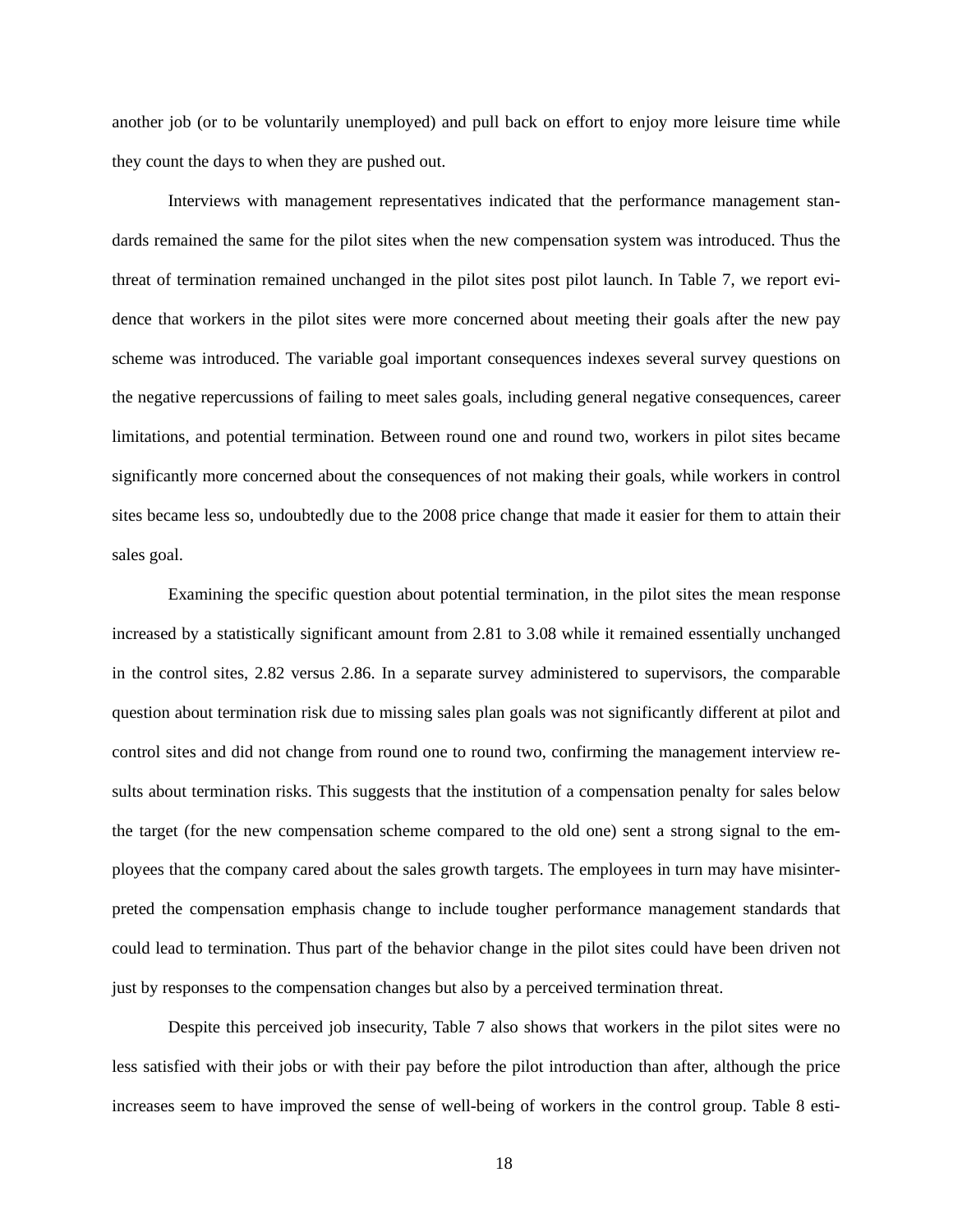mates the probability of leaving the company, as a function of being in one of the pilot sites. The first column indicates no higher likelihood of leaving for those workers in pilot sites, with no additional controls. Such a result might arise, however, if the pilot were launched in sites where there was more dissatisfaction among workers. To address this, the survey asked a number of questions about job satisfaction, including specific questions about workers' intention to turnover. A composite variable was created out of two highly correlated Likert scaled questions: "I am seriously thinking about quitting my job" and "I intend to quit my job," which are coded as follows:  $1 =$  strongly disagree,  $2 =$  disagree,  $3 =$  neither,  $4 =$ agree,  $5 =$  strongly agree.

The second column of Table 8 shows how the probability of leaving is affected by intending to leave beforehand. Although the coefficient is positive, it is not significant, which either implies that workers are not fully forthright in answering such questions, or that their attitudes were subsequently changed. The third column shows that controlling for the propensity to leave does not change the result that workers in the pilot sites are no more likely to leave than those in control sites. In the fourth column, we interact the intention to turnover with the pilot indicator. The coefficient on intention to turnover indicates that those in control sites who intend to turnover are, in fact, more likely to turnover. Those in pilot sites are on average more likely to leave, but those with a higher intention to quit are actually less likely to subsequently do so.

Columns 5 and 6 divide the sample into pilot sites and control sites to show the same relationship between intention to turnover and leaving as in column 4. Only in the case of the control sites does intention to turnover lead to leaving; in pilot sites, those who plan to quit are no more likely to do so. The results for the control sites are consistent with extensive evidence in the management literature showing a positive relationship between intention to turnover and actual turnover. Thus the counterintuitive results for the pilot sites suggests that the introduction of the new compensation scheme may have led workers who otherwise would have quit to delay leaving, at least temporarily. The opportunity to perform under different incentives may have been sufficient to induce some of these workers to change their minds and work at the company at least a little while longer.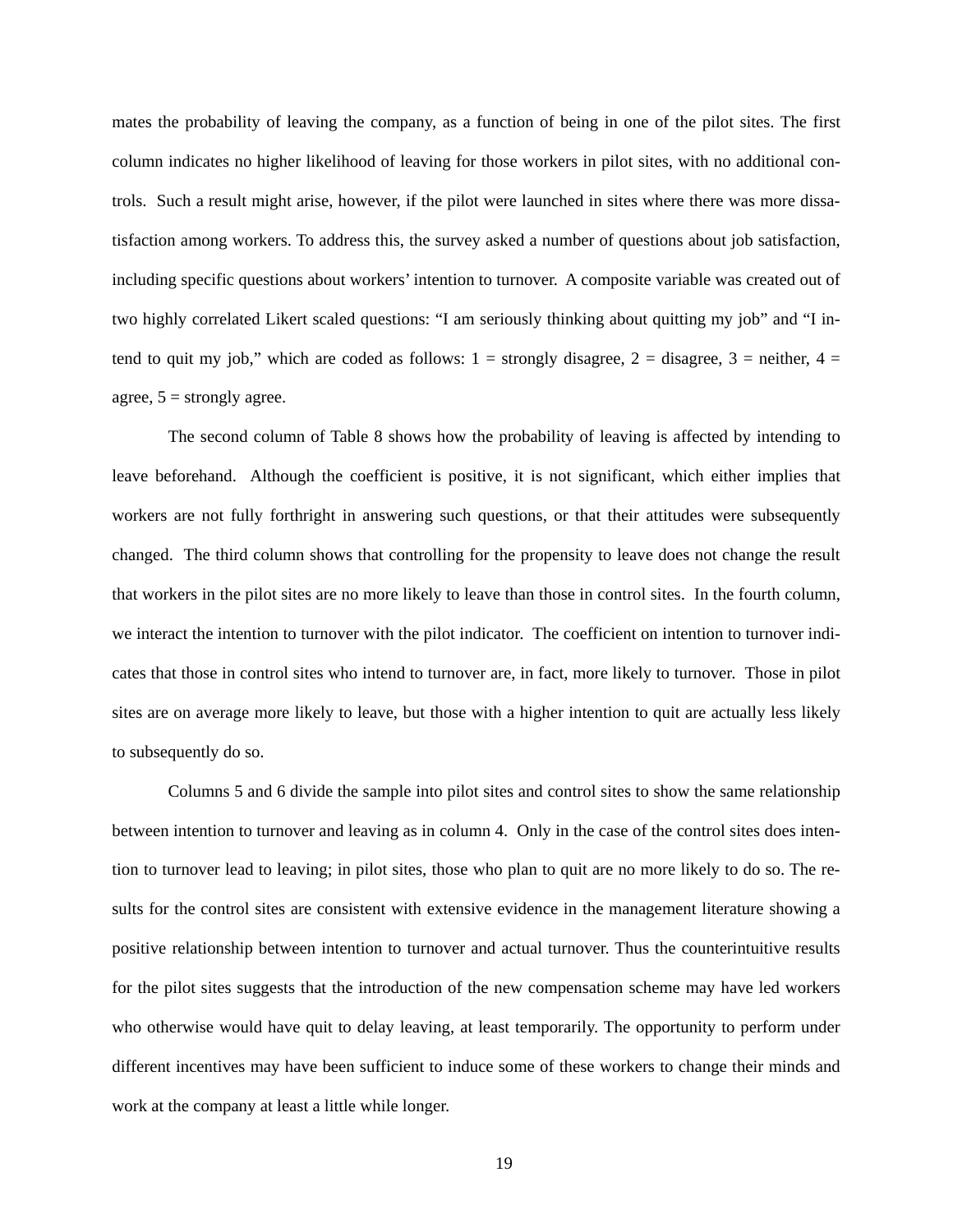In assessing the productivity effects of the new compensation scheme, it is important to account for turnover. If workers with lower performance leave the company following the introduction of the pilot program, it might appear that the pilot enhances the productivity of workers, when in fact the remaining workers are no more productive than in the control sites. To assess this, we compare the productivity of leavers versus stayers at pilot versus control sites. Table 9 estimates ordinary least squares regressions of sales growth as a function of whether the worker left in a later period. Column 1 measures sales growth in the period before the introduction of the pilot, while column 2 measures sales growth in the period after the introduction of the pilot. Leavers are defined as those who do not have sales data for 2009. Leavers at all sites are significantly less productive in the pre-pilot period, but no more or less productive than stayers following the pilot introduction. In columns 3-6, we disaggregate the analysis into workers at pilot sites and control sites. In the control sites, leavers are those who were less productive in the first period, while in the pilot sites, leavers are those who are less productive in the second period, following the introduction of the pilot. Columns 7 and 8 show that there are no significant productivity difference in either period between those leavers in pilot and control sites.

In addition to workers leaving the company, there are new hires in the company. The new compensation scheme may attract a more motivated worker, since it rewards high effort workers more. Thus, there may be productivity differences in new hires. Table 10 compares the post-pilot productivity for workers who did not have sales data from the pilot start through the end of 2007 and those who were present from 2007 through 2009. Column 1 estimates sales growth for all sites as a function of whether the worker was a new hire. Among all sites, joiners were no more or less productive than incumbents. Columns 2 and 3 disaggregate the analysis into pilot site workers and controls. The coefficients on joiners have opposite signs, with joiners in the control site being a statistically significantly 1.2% more productive; and, while not statistically significant, joiners in the pilot sites are less productive. Column 4 directly measures the difference in productivity of joiners in pilot versus control sites, by restricting the sample to joiners and including a control for whether the worker joined a pilot site. Workers who joined pilot sites were over 2% less productive than those who joined control sites.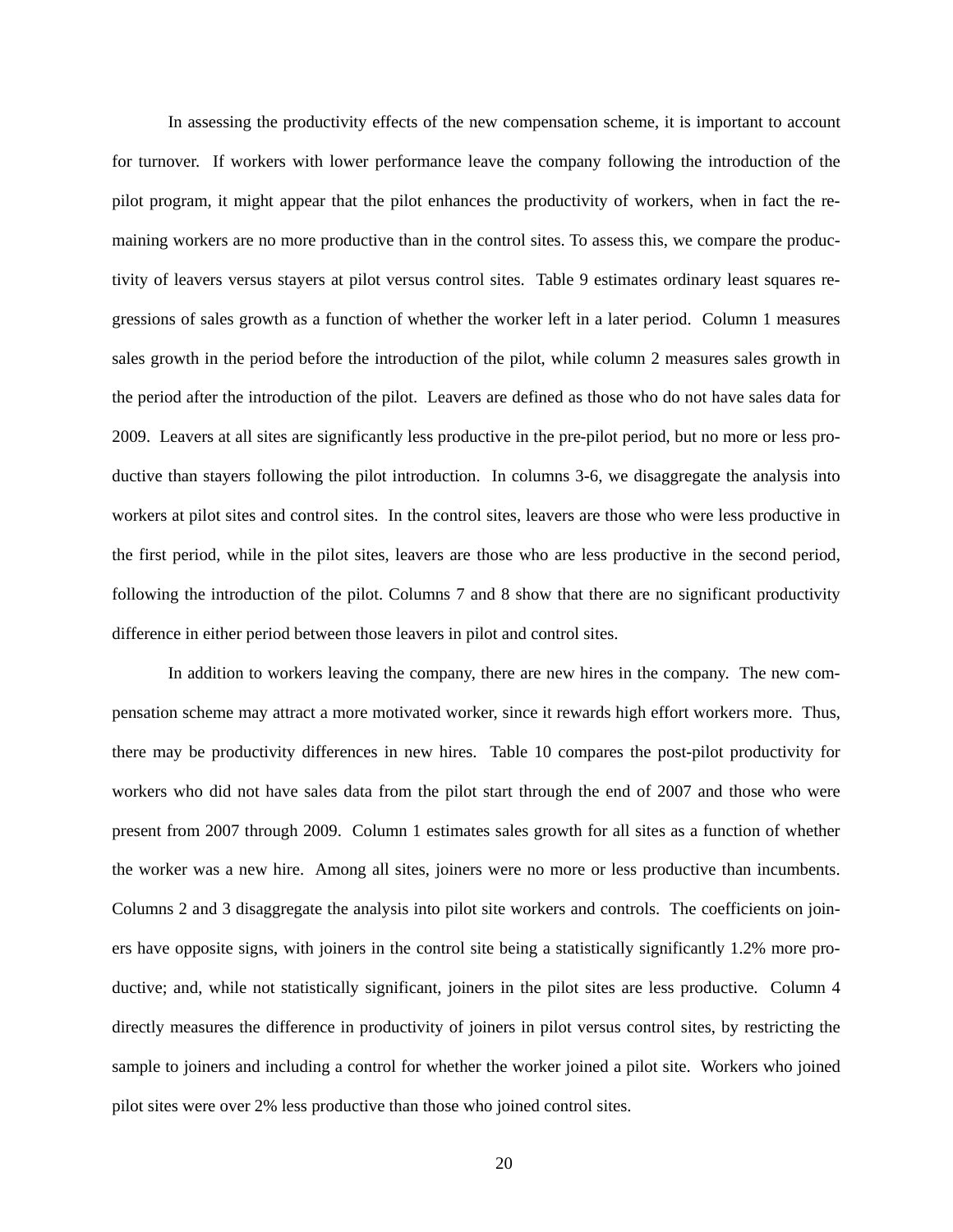## **C. The Ratchet Effect**

Table 11 reports employee survey responses to two sets of questions about quota restriction and the ratchet effect. The top panel shows that there is a fairly substantial ratchet effect before the compensation scheme change, and that it is higher at the pilot sites: almost a quarter (23.5 percent) of employees at the control sites indicate that either they or someone they know manage the sales growth on their routes to avoid having accounts taken away by route rebalancing, compared to more than a third (35.7 percent) of employees at the pilot sites. The responses in round two are essentially the same. A similar discrepancy in the pilot versus control sites exists for people reporting only about their own behaviors (first row). The differences in initial self-reported ratchet effects could be due to differences in trust of the route rebalancing process at the two groups of sites. Consistent with that, initial pay satisfaction and perceived pay fairness is lower at the pilot sites than at the control sites (Table 7).

A separate set of questions on the round two survey measured ratchet effects in response to the unexpected 2008 mid-year price increase. Similar to the pattern in the top of the table, the pilot sites' employees are more likely to report quota restriction ("slacking off") because the price increase made it easier to meet the sales plan goals.

In subsequent drafts we will analyze the relationship between self-reported ratchet effects and changes in productivity related to the compensation scheme change.

## **V. Conclusion**

In this study, we examine the effects of a change from a linear piece rate scheme to a more complex compensation scheme, using personnel data from a large consumer products company. We study direct store delivery workers who initially were paid a straight commission based on sales on their routes. In a number of locations, a new payment scheme was introduced which offered higher incentives for increased sales relative to the previous year, as well as higher penalties for failing to meet sales objectives. Workers at both treatment and control sites were surveyed both before and after the change is introduced, gathering information on attitudes and self-reported ratchet effects.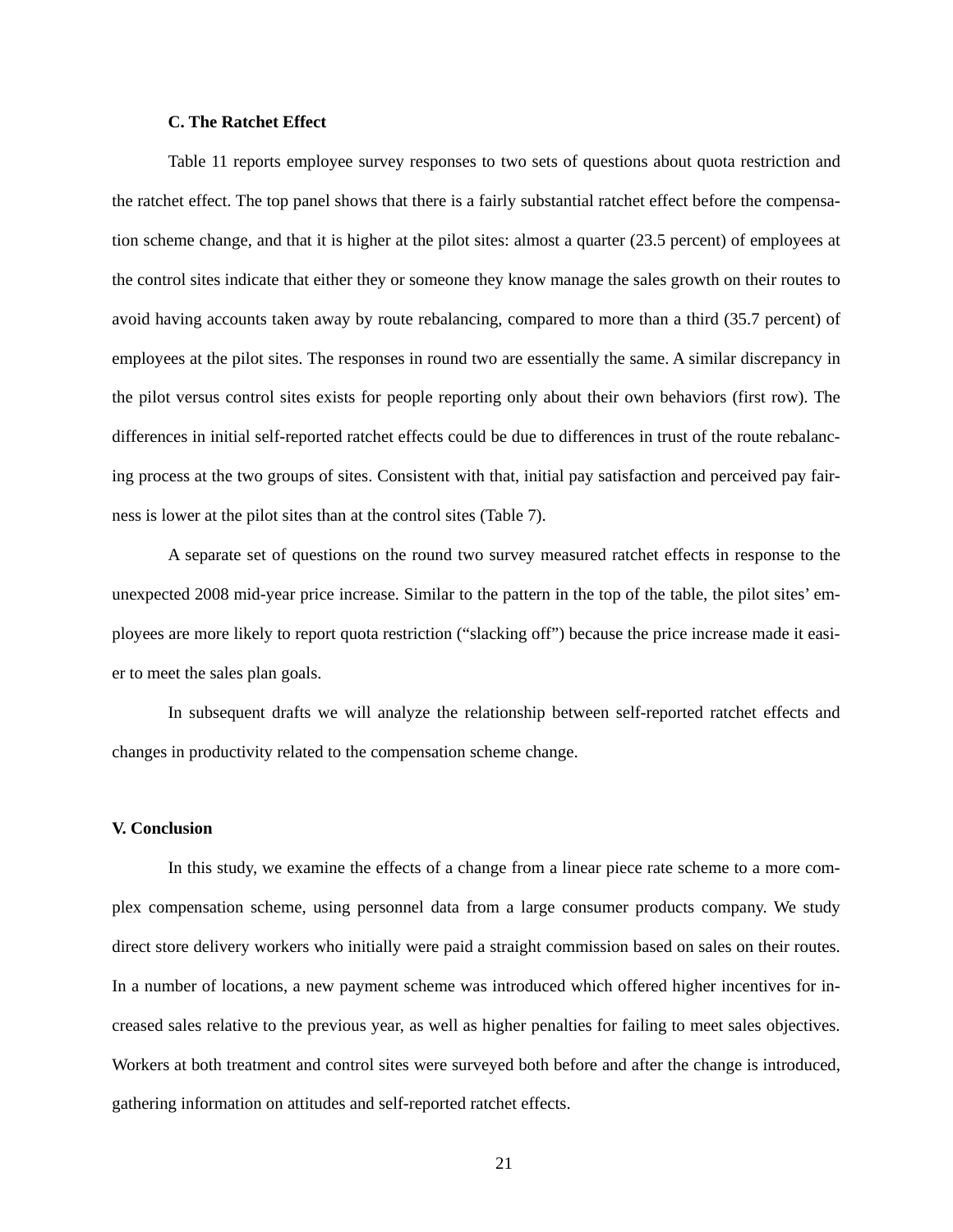Prior to the program launch, average sales growth in the pilot sites was one percentage point lower than in the control sites. After the pilot launch, average sales growth in the pilot sites exceeded that in the control sites by one percentage point. Both differences are statistically and economically significant. The workers did not substantially change the distribution of time spent on different job tasks. Nor did they perform any of their tasks worse. Rather, it appears that the linear incentive pay simply did not elicit maximum worker effort, and that the new compensation scheme elicited greater effort.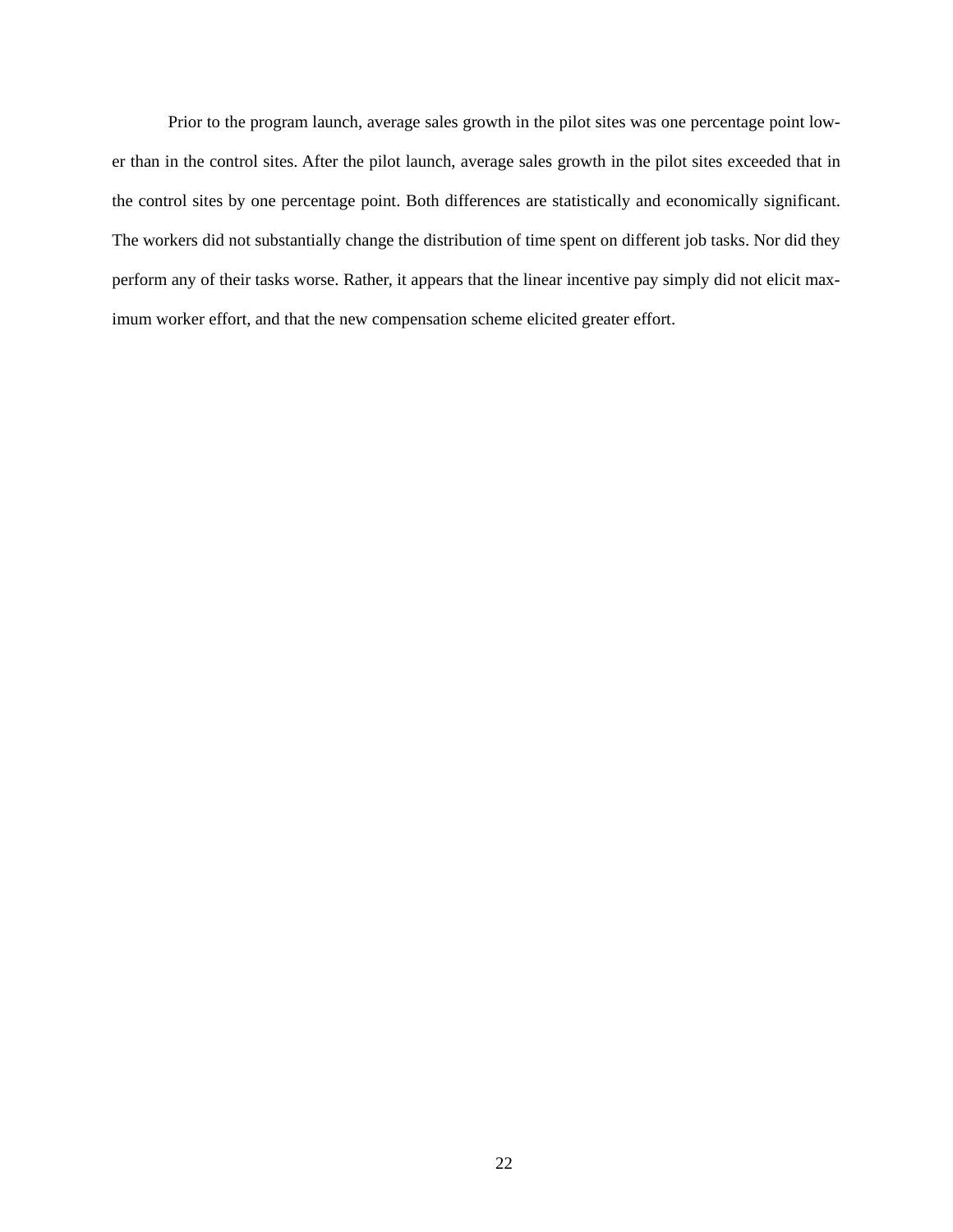## **VI. References**

- Cadsby, C. Bram, Song, Fei and Tapon, Francis (2007) "Sorting and incentive effects of pay for performance: An experimental investigation," *Academy of Management Journal*, 50:2, 387-405.
- Fang, Eric, Evans, Kenneth R., and Zou, Shaoming (2004), "The Moderating Effect of Goal-Setting Characteristics on the Sales Control Systems – Job Performance Relationship," *Journal of Business Research*, 58, 1214-1222.
- Frexias, Xavier, Roger Guesnerie and Jean Tirole (1985), "Planning Under Incomplete Information and the Ratchet Effect," *Review of Economic Studies*, 52, 173-191.
- Gibbons, Robert (1987), "Piece-Rate Incentive Schemes," *Journal of Labor Economics*, 5:4(1), 413-429.
- Harrison, David A., Virick, Meghna, and William, Sonja (1996) "Working without a net: Time, performance, and turnover under maximally contingent rewards," *Journal of Applied Psychology*, 81:4, 331-345.
- Huberman, Michael (1986), "Invisible Handshakes in Lancashire: Cotton Spinning in the First Half of the Nineteenth Century," *Journal of Economic History*, 46:4, 987-998.
- Lazear, Edward P. (1986), "Salaries and Piece Rates," *Journal of Business*, 59:3, 405-431.
- Lazear, Edward P. (1996), "Performance Pay and Productivity," National Bureau of Economic Research (Cambridge, MA) Working Paper No. 5672, July.
- Lazear, Edward P. (2000), "Performance Pay and Productivity," *American Economic Review*, 90:5, 1346- 1361.
- Lazonick,William (1981) "Competition, Specialization and Industrial Design," *Journal of Economic History*, 14:1, 31-38.
- Mangum, Garth (1962) "Are Wage Incentives Becoming Obsolete?," *Industrial Relations*, 2, 73-96.
- Milgrom, Paul and John Roberts (1995), "Complementarities and Fit: Strategies, Structure, and Organizational Change in Manufacturing," *Journal of Accounting and Economics*, 19, 179-208.
- Oyer, Paul (1998). "Fiscal Year Ends and Nonlinear Incentive Contracts: The Effect on Business Seasonality," *Quarterly Journal of Economics*, 113(1): 149-185.
- Oyer, Paul (2000). "A Theory of Sales Quotas with Limited Liability and Rent Sharing," *Journal of Labor Economics*, 18(3), 405-426.
- Paarsch, Harry J. and Shearer, Bruce S. (1999), "The Response of Worker Effort to Piece Rates: Evidence from the British Columbia Tree Planting Industry," *Journal of Human Resources*, 34:4, 643-667.
- Paarsch, Harry J. and Shearer, Bruce S. (2000), "Fixed Wages, Piece Rates, and Incentive Effects: Statistical Evidence from Payroll Records," *International Economic Review*, 41:1, 59-92.
- Park, Jeong-Eun and Holloway, Betsy B. (2003), "Adaptive Selling Behavior Revisited: An Empirical Examination of Learning Orientation, Sales Performance, and Job Satisfaction," *Journal of Personal Selling & Sales Management*, 23:3, 239-251.
- Roy, Donald (1952), "Quota Restriction and Goldbricking in a Machine Shop," *American Journal of Sociology*, 57:5, 427-442.
- Seiler, Eric (1984). "Piece Rate vs. Time Rate: The Effect of Incentives on Earnings," *Review of Economics & Statistics,* 66(3), 363-376.
- Stiglitz, Joseph E. (1975) "Incentives, Risk and Information: Notes Toward a Theory of Hierarchy," *Bell Journal of Economics*, 6:2, 552-579.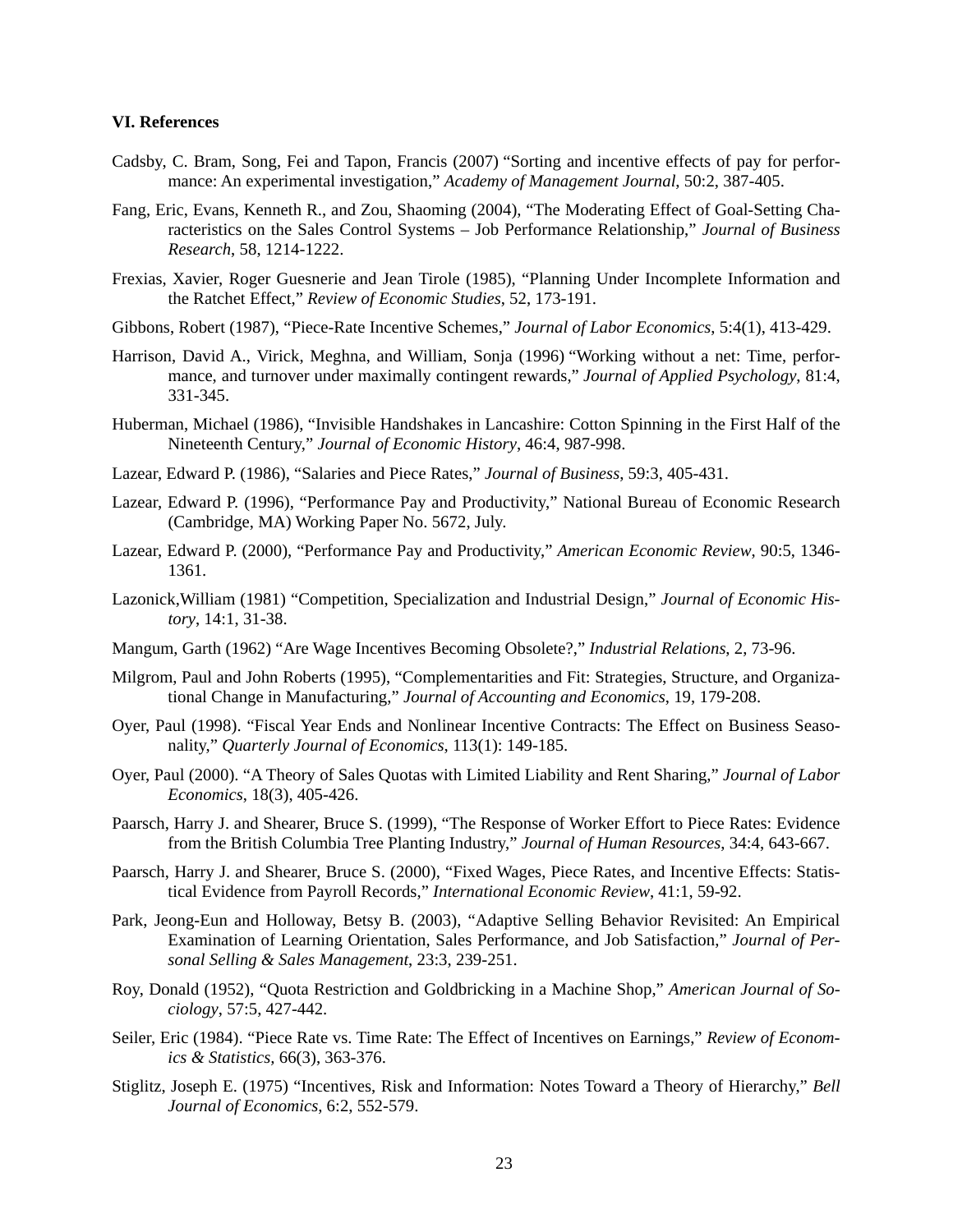Tekleab, Amanuel G., Bartol, Kathryn M. and Liu, Wei (2005), "Is It Pay Levels or Pay Raises that Matter to Fairness and Turnover?" *Journal of Organizational Behavior*, 26, 899-921.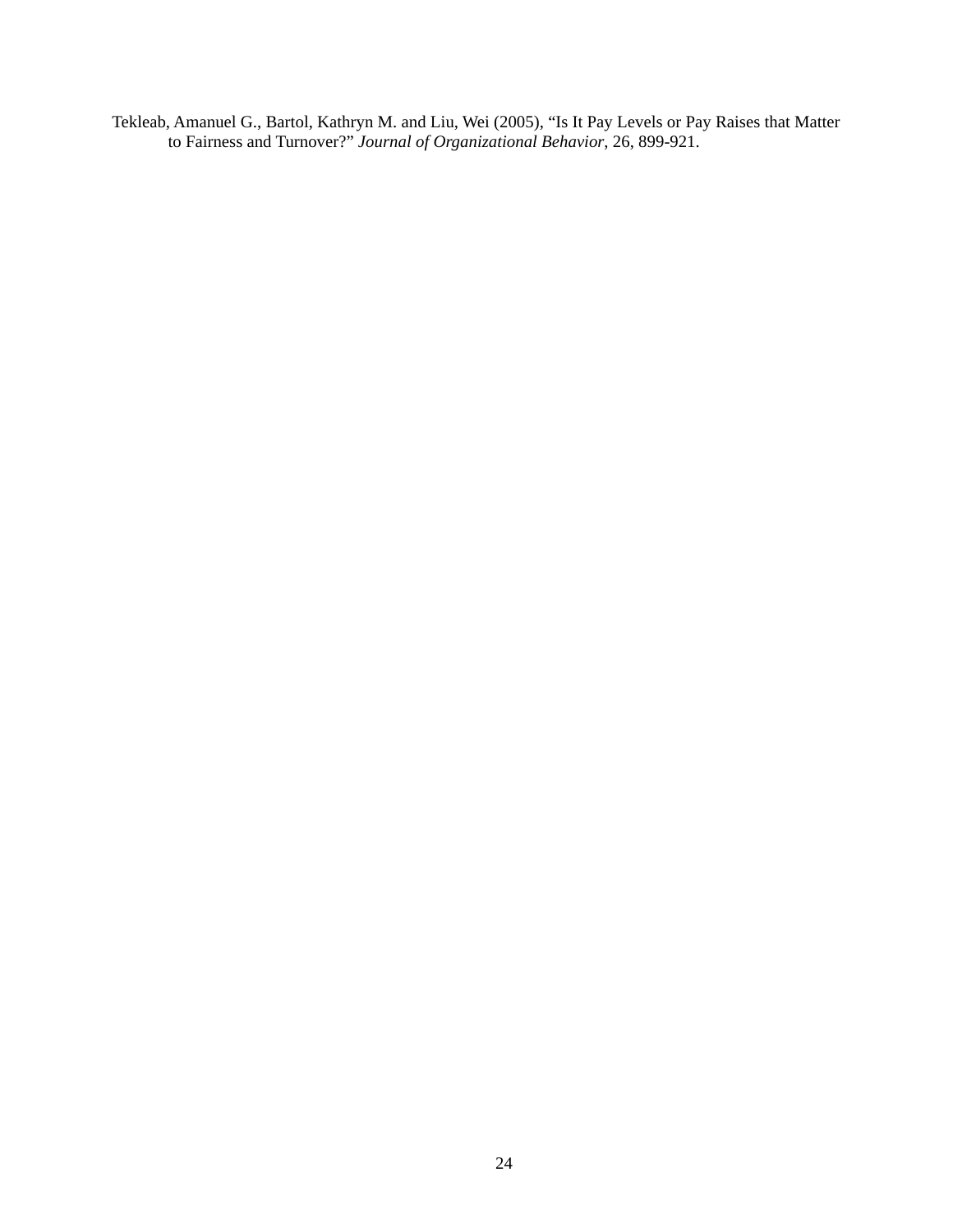

**Figure 1a. Pilot and Control Pay Schemes**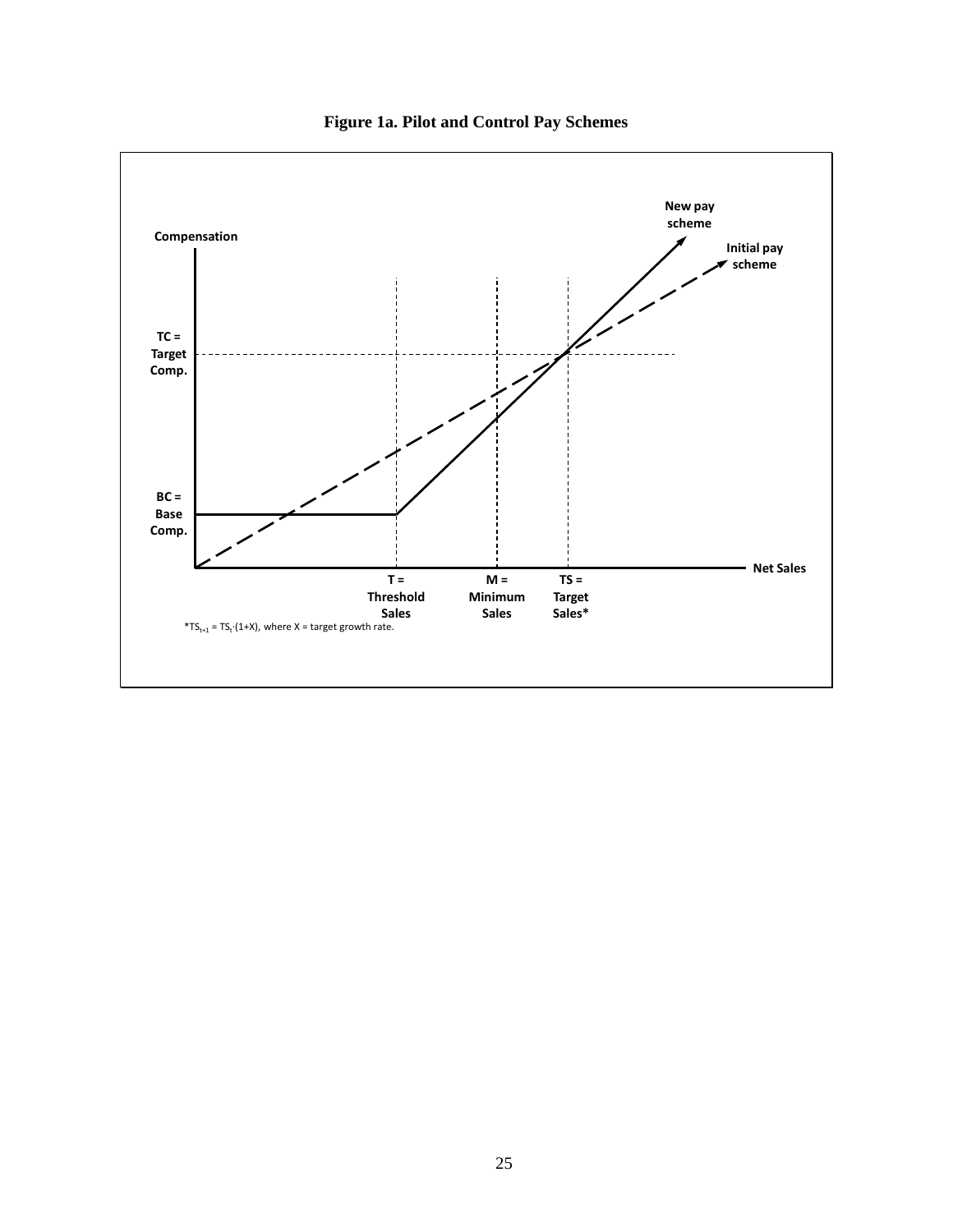

**Figure 1b. Incentive Effects of Pilot Scheme**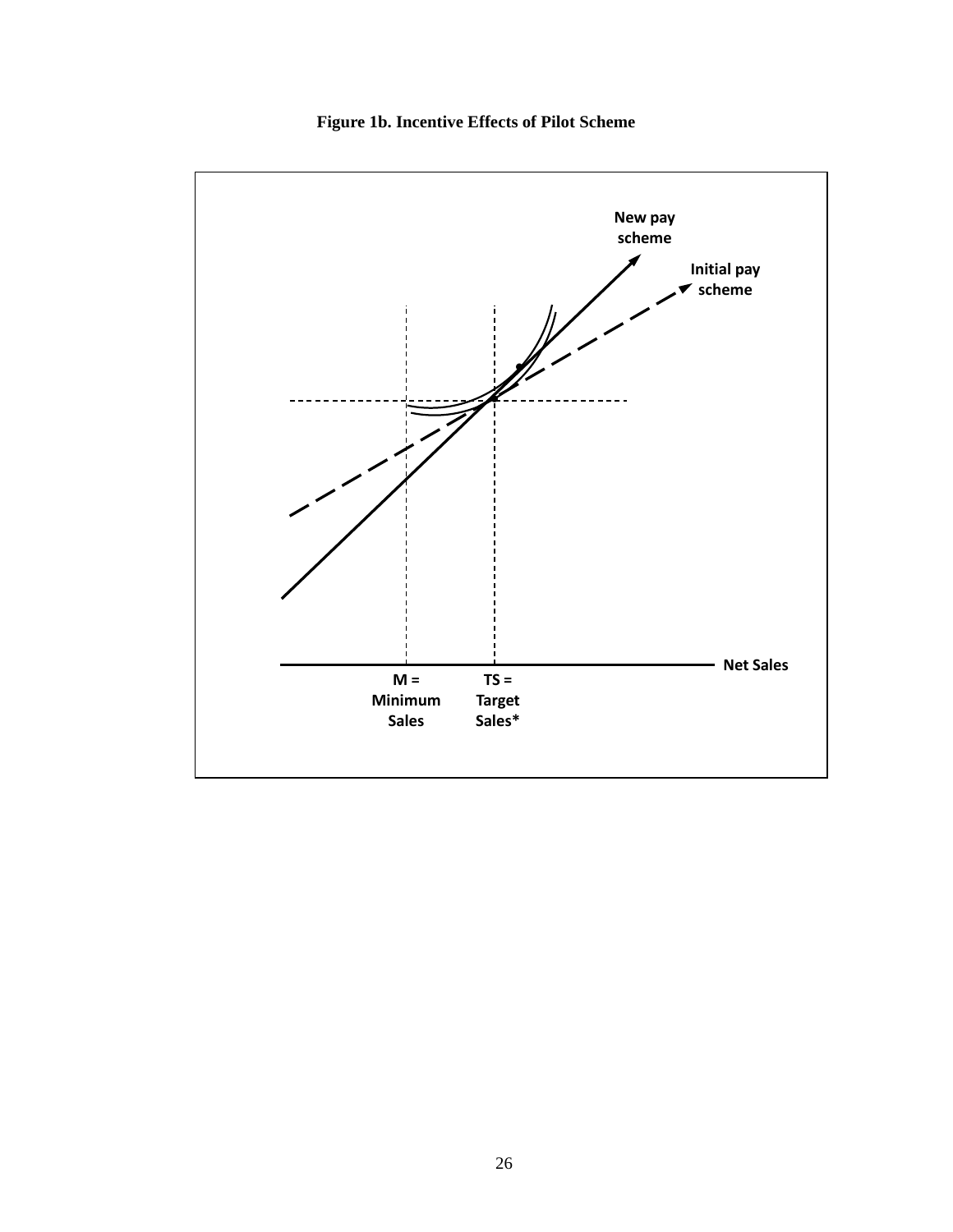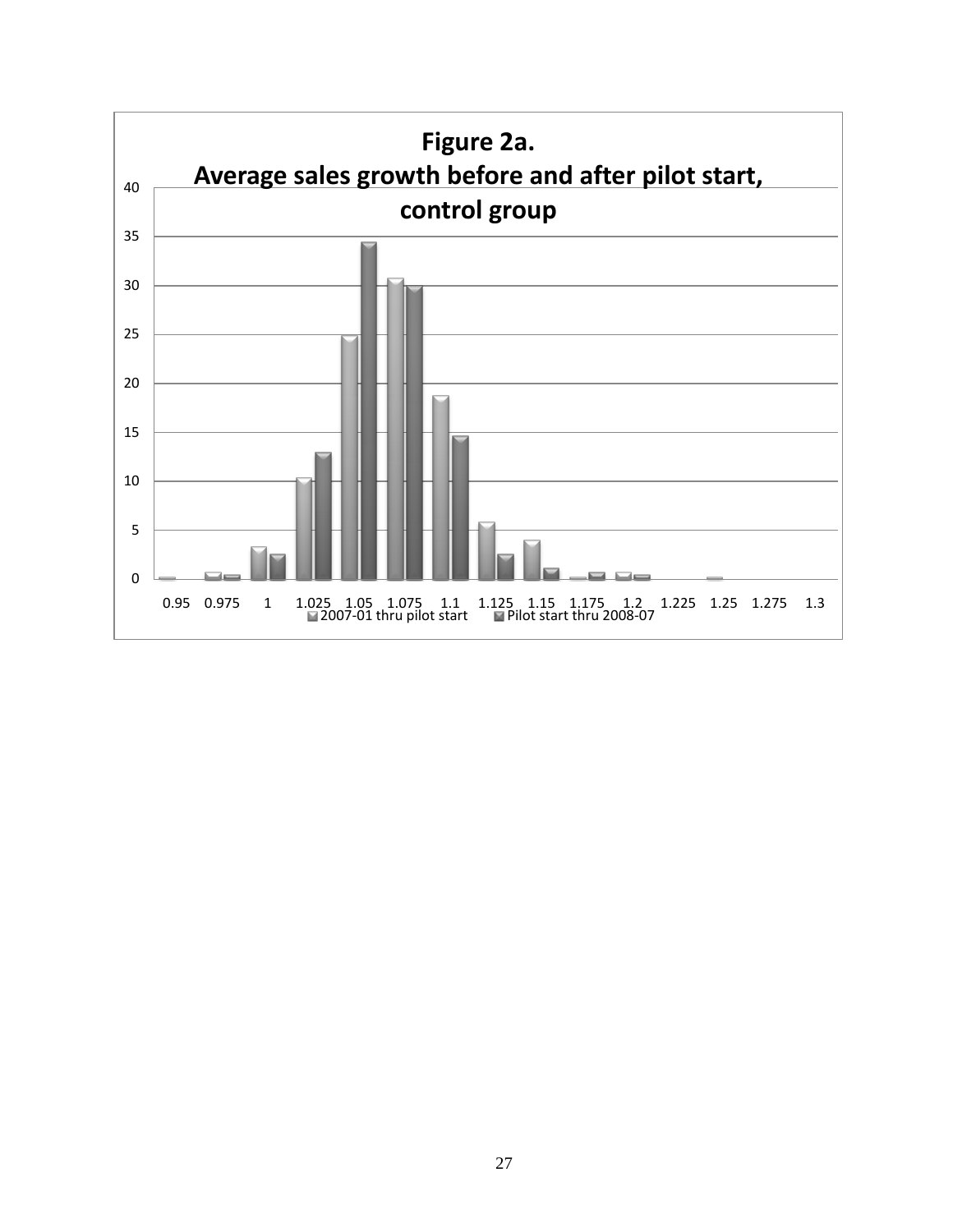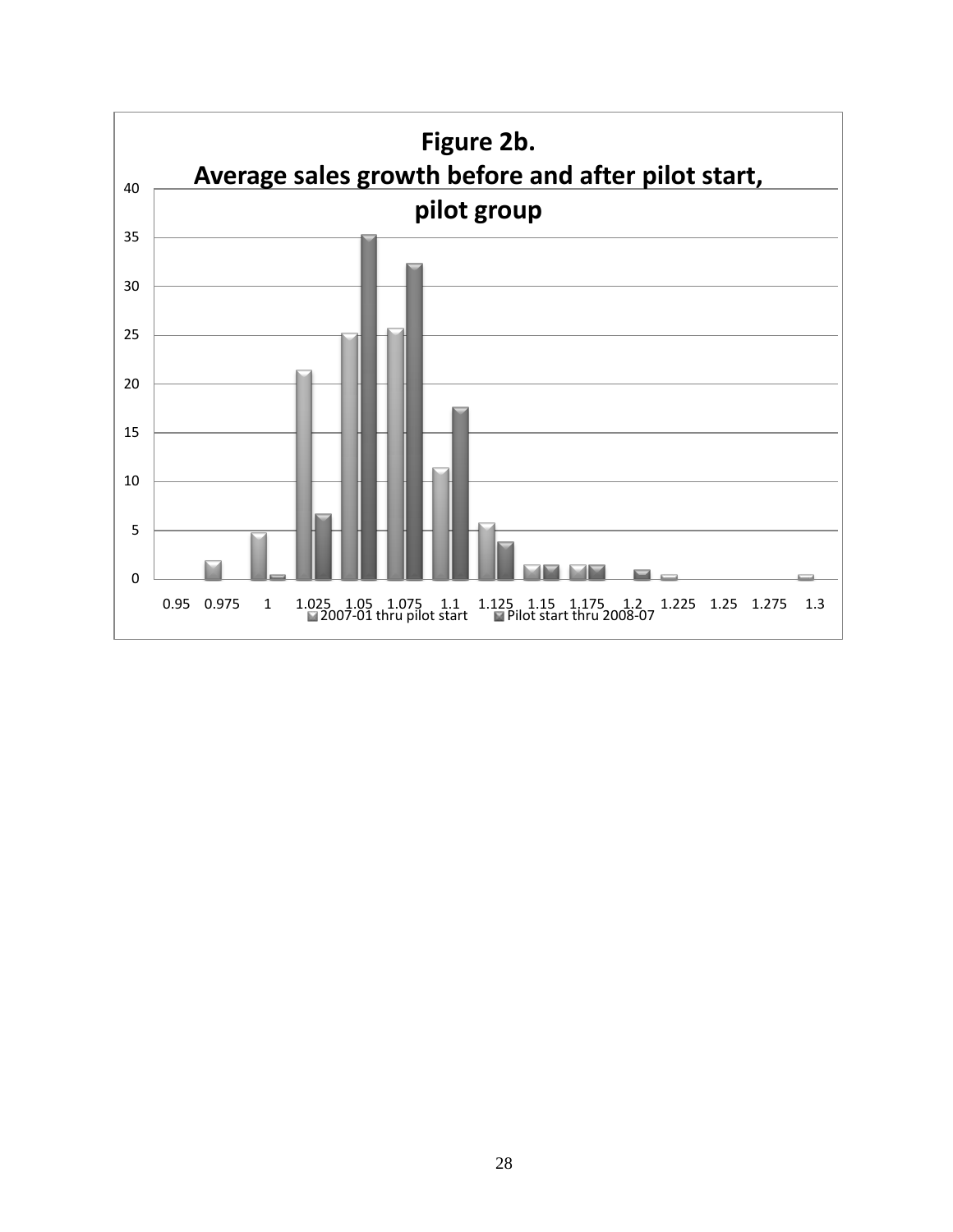| <b>Table 1. Sample sizes</b>                                                                                                |                      |              |                |  |  |  |
|-----------------------------------------------------------------------------------------------------------------------------|----------------------|--------------|----------------|--|--|--|
|                                                                                                                             | <b>All Employees</b> | <b>Pilot</b> | <b>Control</b> |  |  |  |
| Full sample                                                                                                                 |                      |              |                |  |  |  |
| All workers surveyed in either round                                                                                        | 1,194                | 375          | 819            |  |  |  |
| Round 1 (April 2007) survey period                                                                                          |                      |              |                |  |  |  |
| All workers surveyed                                                                                                        | 1,008                | 318          | 690            |  |  |  |
| Respondents                                                                                                                 | 746                  | 272          | 474            |  |  |  |
| Primaries <sup>a</sup> on route                                                                                             | 611                  | 216          | 395            |  |  |  |
| Round 2 (July/August 2008) survey period                                                                                    |                      |              |                |  |  |  |
| All workers surveyed                                                                                                        | 986                  | 326          | 660            |  |  |  |
| Respondents                                                                                                                 | 724                  | 231          | 493            |  |  |  |
| Primaries <sup>a</sup> on route                                                                                             | 586                  | 187          | 399            |  |  |  |
| Both rounds                                                                                                                 |                      |              |                |  |  |  |
| All workers surveyed in both rounds                                                                                         | 800                  | 269          | 531            |  |  |  |
| Respondents in both rounds                                                                                                  | 486                  | 183          | 303            |  |  |  |
| Primaries <sup>a</sup> on route both rounds                                                                                 | 409                  | 149          | 260            |  |  |  |
| "Higher volume routes are staffed by a primary person who works only that route five days a week, and by a secondary person |                      |              |                |  |  |  |

who splits time between two higher volume routes. For most specifications, the sample is restricted to survey respondents who were primaries on a route in both survey rounds.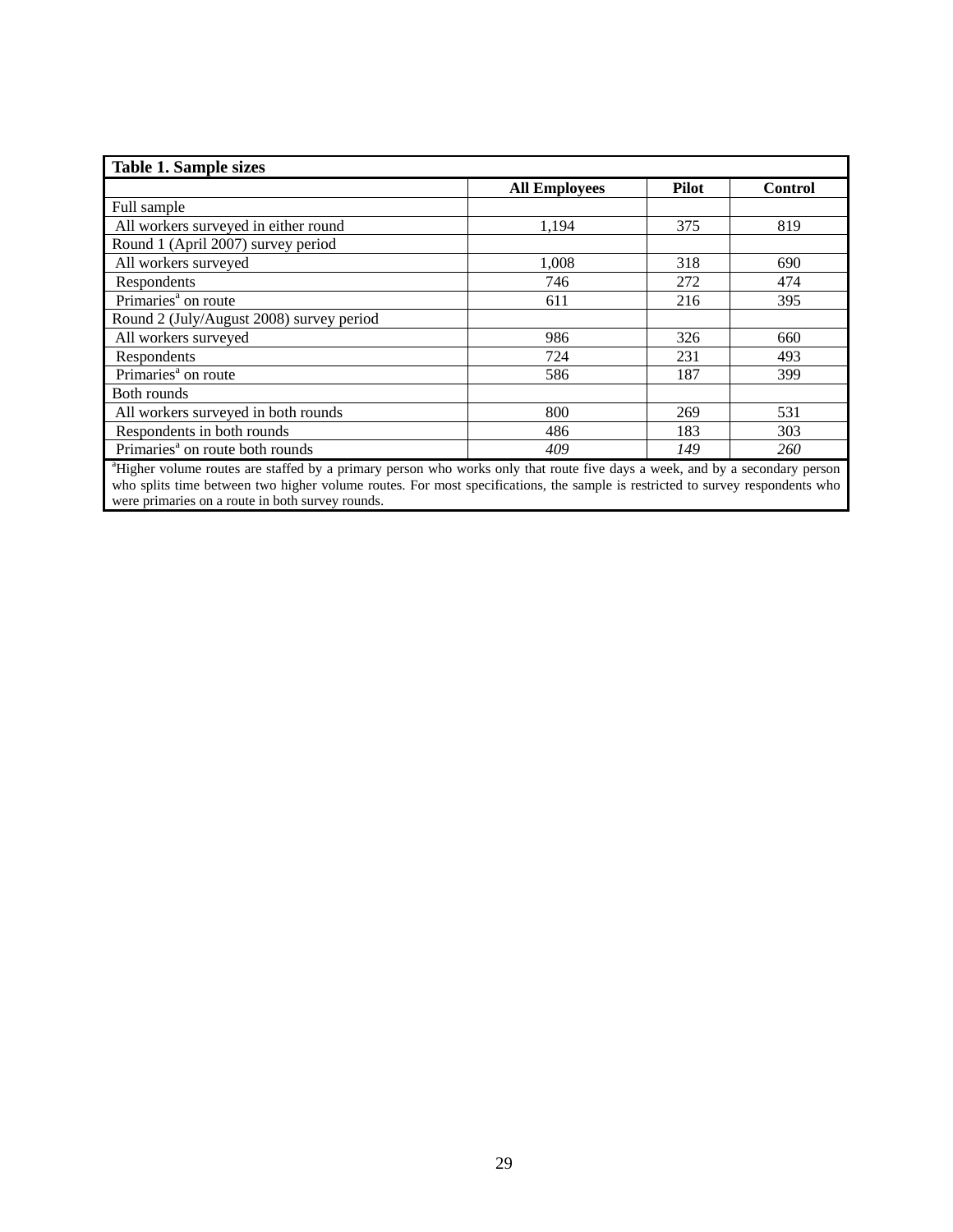| <b>Table 2. Characteristics of DSD Workers</b>                                                                                                  |                           |                      |                           |                      |  |  |  |
|-------------------------------------------------------------------------------------------------------------------------------------------------|---------------------------|----------------------|---------------------------|----------------------|--|--|--|
|                                                                                                                                                 | Round 1                   |                      |                           | Round 2              |  |  |  |
|                                                                                                                                                 | <b>Pilot</b><br>$(N=149)$ | Control<br>$(N=260)$ | <b>Pilot</b><br>$(N=149)$ | Control<br>$(N=260)$ |  |  |  |
| Job tenure (years)                                                                                                                              | $11.0$ $44$               | $10.8\sqrt{11}$      | 13.1                      | 12.6                 |  |  |  |
| Work experience since HS (years)                                                                                                                | $23.8$ $44$               | $25.2$ $44$          | 26.0                      | 27.5                 |  |  |  |
| DSD experience outside company (years)                                                                                                          | 4.6                       | 5.5 <sup>′</sup>     | 5.2                       | 6.4                  |  |  |  |
| Age                                                                                                                                             | $42.0***$                 | $43.8$ $43.8$        | $43.8**$                  | 45.8                 |  |  |  |
| High school only                                                                                                                                | 36.9                      | 35.0                 | 37.6                      | 35.4                 |  |  |  |
| Some college education                                                                                                                          | 45.8%                     | 47.0%                | 45.5%                     | 46.4%                |  |  |  |
| Four-year college education or greater                                                                                                          | 16.0%                     | 17.0%                | 15.9%                     | 16.5%                |  |  |  |
| Non-white                                                                                                                                       | 8.5%                      | 7.5%                 | 11.3%                     | 9.8%                 |  |  |  |
| Female                                                                                                                                          | 4.2%                      | 4.7%                 | 4.9%                      | 6.5%                 |  |  |  |
| Includes only employees who were primaries in both rounds, and who responded in both rounds.                                                    |                           |                      |                           |                      |  |  |  |
| Significant difference between Pilot and Control sites: *p ≤ .10 **p ≤ .05 ***p ≤ .01                                                           |                           |                      |                           |                      |  |  |  |
| Significant difference between Round 1 and Round 2: $\check{p} \le .10 \check{q}$ $\check{p} \le .05 \check{q}$ $\check{q}$ $\check{p} \le .01$ |                           |                      |                           |                      |  |  |  |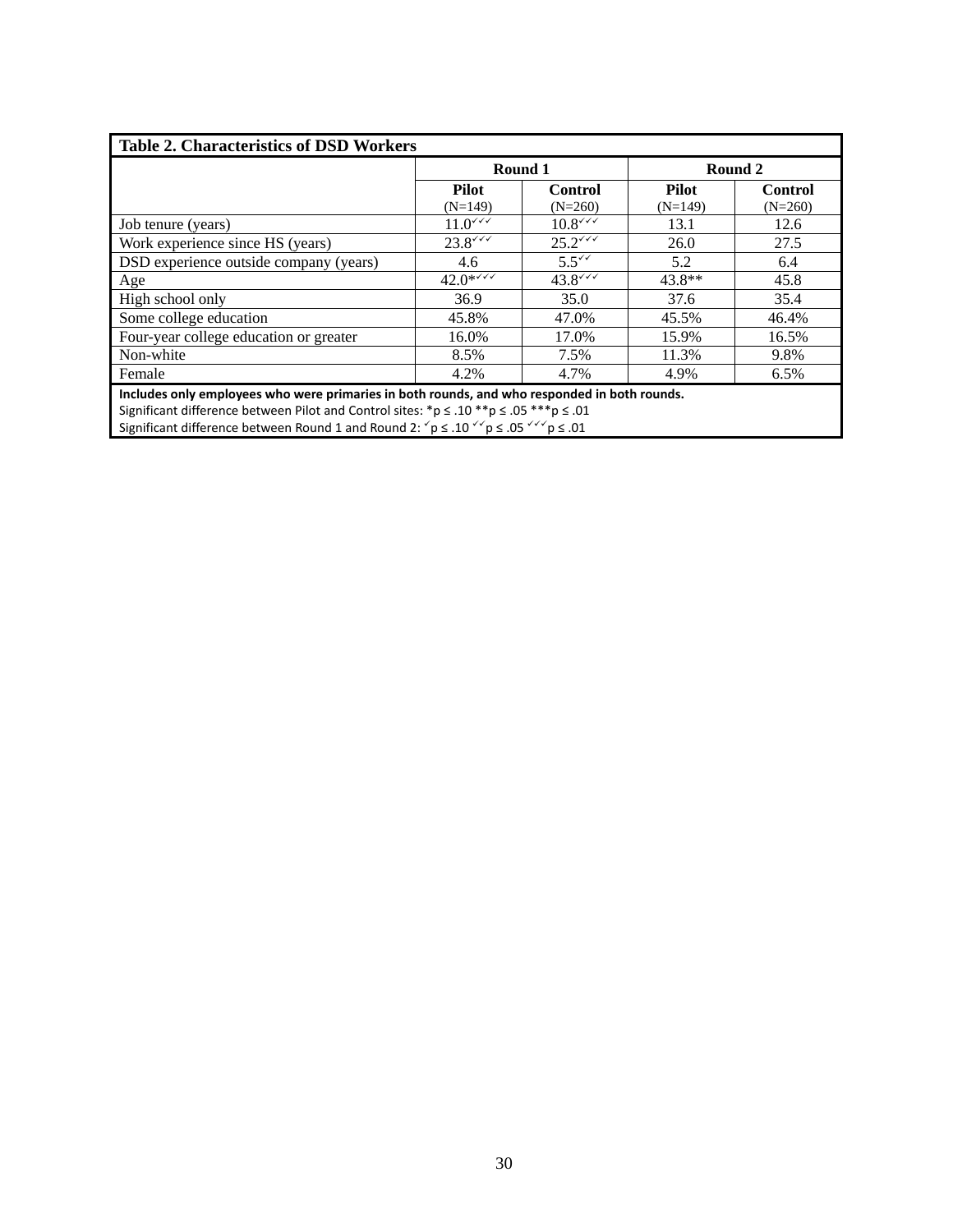| Table 3. Worker's opinions of compensation plans                                                          |                                                                                              |                |              |                |  |  |  |
|-----------------------------------------------------------------------------------------------------------|----------------------------------------------------------------------------------------------|----------------|--------------|----------------|--|--|--|
|                                                                                                           |                                                                                              | Round 1        | Round 2      |                |  |  |  |
|                                                                                                           | <b>Pilot</b>                                                                                 | <b>Control</b> | <b>Pilot</b> | <b>Control</b> |  |  |  |
|                                                                                                           | $(N=149)$                                                                                    | $(N=260)$      | $(N=149)$    | $(N=260)$      |  |  |  |
| Using the numbers 1 (most important) through 6 (least important), please rank order the importance of the |                                                                                              |                |              |                |  |  |  |
| following route characteristics in determining your ideal route:                                          |                                                                                              |                |              |                |  |  |  |
| <b>Growth Potential</b>                                                                                   | $2.21$ $44$                                                                                  | 2.16           | $1.80**$     | 2.09           |  |  |  |
| High Volume                                                                                               | $2.15***$                                                                                    | 2.15           | $3.80***$    | 2.14           |  |  |  |
| Response scale: 1='Strongly Disagree', 2='Disagree', 3='Neither', 4='Agree', 5='Strongly Agree'           |                                                                                              |                |              |                |  |  |  |
| <b>Goal Fairness</b>                                                                                      | $2.85^{6}$                                                                                   | $2.82***$      | $2.37***$    | 3.08           |  |  |  |
| <b>Goal Commitment</b>                                                                                    | $3.88***$                                                                                    | 3.97           | 4.07         | 3.99           |  |  |  |
| I understand exact level of my assigned performance goals                                                 | 3.73                                                                                         | $3.72^{\circ}$ | 3.74         | 3.82           |  |  |  |
| I prefer a low risk/high security route with steady sales over a                                          | $3.08^{\circ}$                                                                               | 3.21           | 3.24         | 3.12           |  |  |  |
| route that offers high risks                                                                              |                                                                                              |                |              |                |  |  |  |
| I prefer to remain on a route that has problems rather than                                               | $2.56^{\circ}$                                                                               | 2.60           | 2.73         | 2.67           |  |  |  |
| take risk of working a new route                                                                          |                                                                                              |                |              |                |  |  |  |
|                                                                                                           | Includes only employees who were primaries in both rounds, and who responded in both rounds. |                |              |                |  |  |  |

Significant difference between Pilot and Control sites: \*p  $\leq$  .10 \*\*p  $\leq$  .05 \*\*\*p  $\leq$  .01

Significant difference between Round 1 and Round 2:  $\check{p} \leq .10 \check{q} \check{p} \leq .05 \check{q} \check{q} \check{p} \leq .01$ 

Note: Significant difference (p ≤ .01) between Growth Potential rank (1.80) and High Volume rank (3.80) for Round 2 Pilot sites.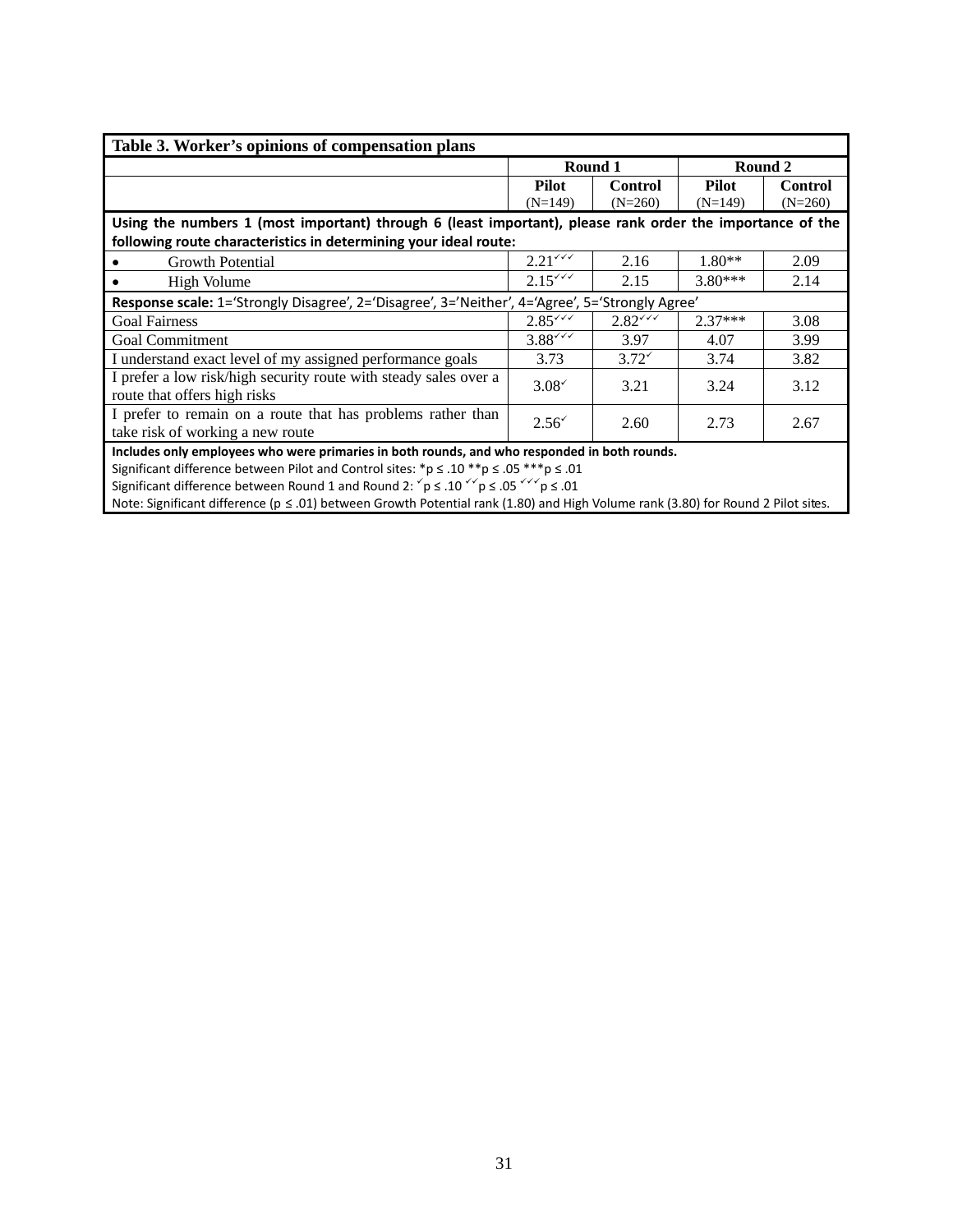| Table 4.A. Median Sales Growth and Plan Attainment                                                                                                  |                    |                             |  |  |  |  |
|-----------------------------------------------------------------------------------------------------------------------------------------------------|--------------------|-----------------------------|--|--|--|--|
|                                                                                                                                                     | Pilot<br>$(N=210)$ | <b>Control</b><br>$(N=426)$ |  |  |  |  |
| Sales Growth (compared to same periods prior year)                                                                                                  |                    |                             |  |  |  |  |
| Sales growth from beginning of 2007<br>through pilot Start (mid-2007)                                                                               | $4.7\%$ ***        | 5.9%                        |  |  |  |  |
| Sales growth from pilot start (mid-2007)<br>through mid-2008                                                                                        | $5.6\%***$         | 4.9%                        |  |  |  |  |
| Sales growth from mid-2008 through mid-<br>2009                                                                                                     | 5.8%               | 5.5%                        |  |  |  |  |
| <b>Plan Attainment</b>                                                                                                                              |                    |                             |  |  |  |  |
| % Plan attainment from beginning of 2007<br>through Pilot Start (mid-2007)                                                                          | $-0.9\%$           | 0.9%                        |  |  |  |  |
| % Plan attainment from pilot start (mid-<br>$2007$ ) through mid- $2008$                                                                            | $3.0\%$ ***        | 1.4%                        |  |  |  |  |
| % Plan attainment from mid-2008 through<br>mid-2009                                                                                                 | $3.8\%$ ***        | 3.3%                        |  |  |  |  |
| Includes only employees who were primaries in both rounds.<br>Significant difference between Pilot and Control sites: *p ≤ .10 **p ≤ .05 ***p ≤ .01 |                    |                             |  |  |  |  |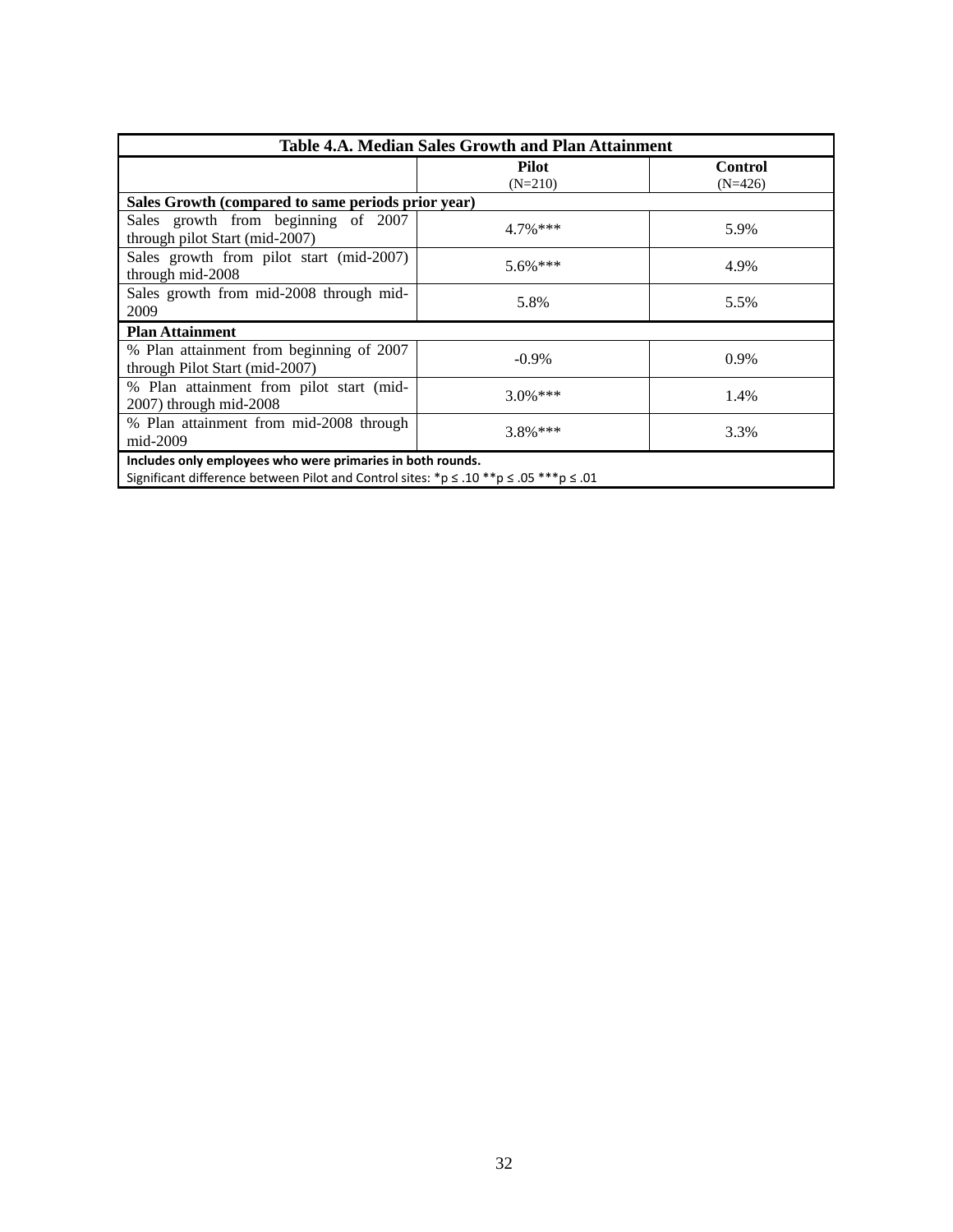|                                                                         |                      | <b>Sales Growth</b>                                        |                      |
|-------------------------------------------------------------------------|----------------------|------------------------------------------------------------|----------------------|
|                                                                         | Model 1              | (Sample restricted to Primaries in both rounds)<br>Model 2 | Model 3              |
| Pilot Site after implementation of new com-<br>pensation system (Yes=1) | $.005***$<br>(.002)  | $.005**$<br>(.002)                                         | $.008***$<br>(.002)  |
| Pre-Pilot Time Period (Yes=1)                                           | $.004**$<br>(.002)   | $.005***$<br>(.002)                                        |                      |
| End of Pilot Time Period (Yes=1)                                        | .002<br>(.002)       | .002<br>(.002)                                             |                      |
| Married (Yes=1)                                                         |                      | $.004*$<br>(.002)                                          |                      |
| Non-white (Yes=1)                                                       |                      | $-.002$<br>(.003)                                          |                      |
| Female (Yes=1)                                                          |                      | .004<br>(.004)                                             |                      |
| Some College (Yes=1)                                                    |                      | $-.001$<br>(.002)                                          |                      |
| Bachelor's Degree or higher (Yes=1)                                     |                      | $-.004$<br>(.003)                                          |                      |
| Total years of experience working at Company                            |                      | $-.000$<br>(.000)                                          |                      |
| Years of work experience since high school                              |                      | $-.000$<br>(.000)                                          |                      |
| Years of prior route experience prior to joining<br>Company             |                      | $-.000$<br>(.000)                                          |                      |
| (Constant)                                                              | $1.052***$<br>(.001) | $1.055***$<br>(.004)                                       | $1.054***$<br>(.001) |
| Adjusted $R^2$                                                          | .003                 | .005                                                       |                      |
| N                                                                       | 1905                 | 1645                                                       | 1905                 |
| <b>Fixed Effects Model</b>                                              | <b>No</b>            | <b>No</b>                                                  | Yes                  |

| Table 5 Percentage of Low and High Sales Growth Performers                                        |              |           |  |  |  |  |
|---------------------------------------------------------------------------------------------------|--------------|-----------|--|--|--|--|
|                                                                                                   | <b>Pilot</b> | Control   |  |  |  |  |
| Percent                                                                                           | $(N=210)$    | $(N=426)$ |  |  |  |  |
| Low Sales Growth (below zero percent growth) compared to same periods prior year                  |              |           |  |  |  |  |
| from beginning of 2007 through Pilot Start (mid-2007)                                             | 6.7          | 4.2       |  |  |  |  |
| from Pilot start (mid-2007) through mid-2008                                                      | $05***$      | 3.1       |  |  |  |  |
| from mid-2008 through mid-2009                                                                    | 2.4          | 3.1       |  |  |  |  |
| High Sales Growth (above ten percent growth) compared to same periods prior year                  |              |           |  |  |  |  |
| from beginning of 2007 through Pilot Start (mid-2007)                                             | 9.5          | 11.0      |  |  |  |  |
| from Pilot start (mid-2007) through mid-2008                                                      | 7.6          | 5.0       |  |  |  |  |
| from mid-2008 through mid-2009                                                                    | 6.2          | 6.4       |  |  |  |  |
| Includes only employees who were primaries in both rounds.                                        |              |           |  |  |  |  |
| Significant difference between Pilot and Control sites: *p $\le$ .10 **p $\le$ .05 ***p $\le$ .01 |              |           |  |  |  |  |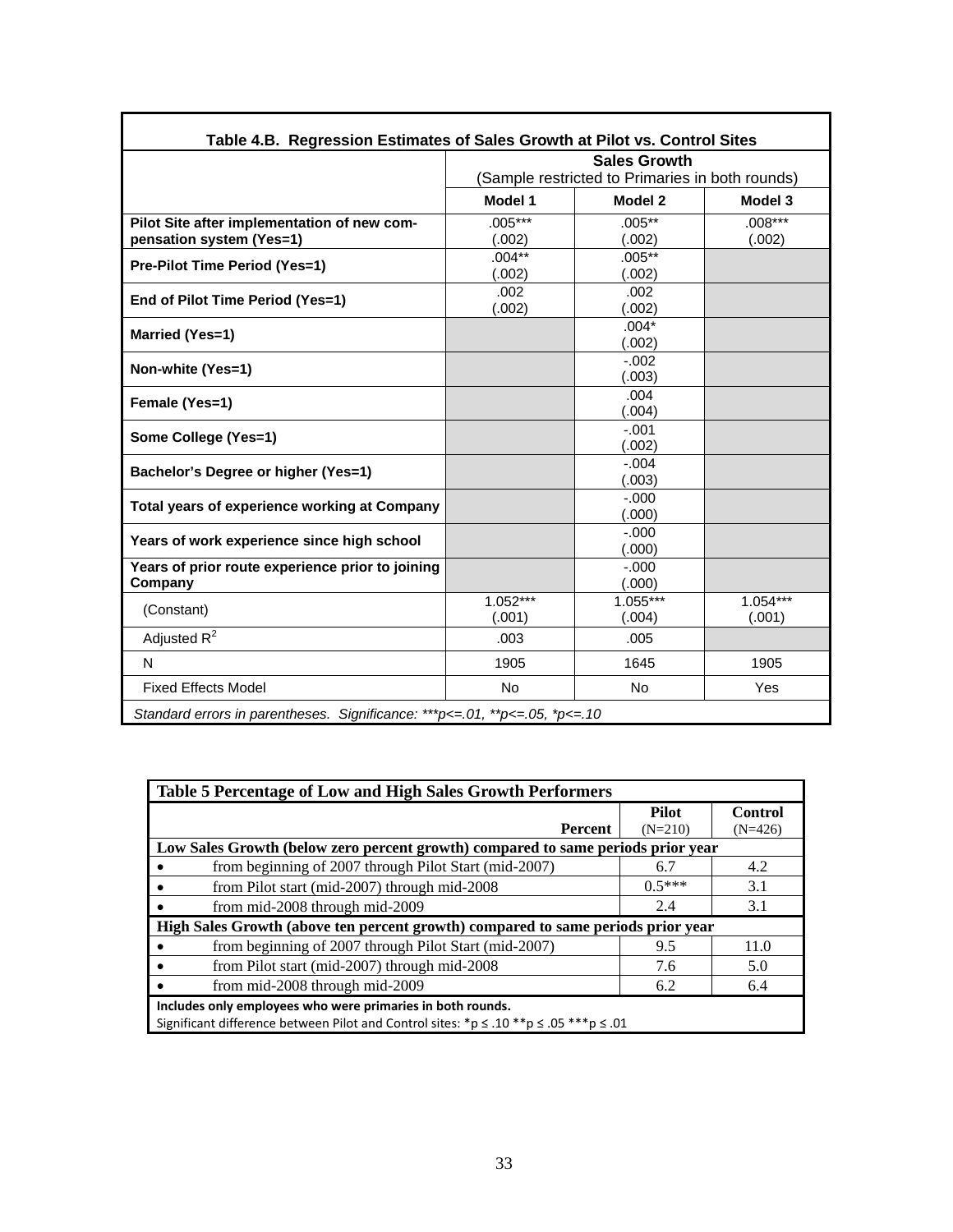| Table 6. Fixed Effects Estimates of Hours Worked and Time Spent on Various Tasks at Pilot vs. |  |  |
|-----------------------------------------------------------------------------------------------|--|--|
| <b>Control Sites</b>                                                                          |  |  |
|                                                                                               |  |  |

ľ

|                                                                                                                                                            | <b>Mean</b>                          | <b>Coefficient on Pilot Site After Imple-</b><br>mentation (Indicator Variable) |
|------------------------------------------------------------------------------------------------------------------------------------------------------------|--------------------------------------|---------------------------------------------------------------------------------|
| Average hours worked per week                                                                                                                              | 51.03                                | 0.759                                                                           |
| Considering the total hours you work per week, what percentage<br>of your time is spent on each of the following (total must add up to 100%):              | (.565)                               |                                                                                 |
| Planning                                                                                                                                                   | 9.33                                 | 0.619<br>(1.074)                                                                |
| Delivery/Driving<br><i>(excluding)</i><br>sales<br><i>activities</i> )                                                                                     | 20.25                                | 0.704<br>(2.082)                                                                |
| <i>(excluding)</i><br>delivery/driving<br><b>Sales</b><br><i>activities</i> )                                                                              | 15.19                                | 1.514<br>(1.636)                                                                |
| Merchandising/Customer Service                                                                                                                             | 34.60                                | 1.255<br>(2.452)                                                                |
| Meetings, training, 1 with 1s<br>$\bullet$                                                                                                                 | 5.57                                 | 0.665<br>(.622)                                                                 |
| Synching data and completing paper-<br>work                                                                                                                | 5.80                                 | $-0.700$<br>(.565)                                                              |
| Working product in your remote loca-<br>tion (if applicable)                                                                                               | 6.32                                 | $-1.085$<br>(.839)                                                              |
| Shopping distribution center for prod-<br>uct replenishments (if applicable)                                                                               | 0.85                                 | $-0.360$<br>(.359)                                                              |
| Other                                                                                                                                                      | 2.09                                 | $-2.612*$<br>(1.395)                                                            |
| Includes only employees who were primaries in both rounds, and who re-<br>sponded in both rounds.<br>Standard errors in parentheses.<br>$*_{D \leq x, 10}$ | Significance: ***p <= 01, **p <= 05, |                                                                                 |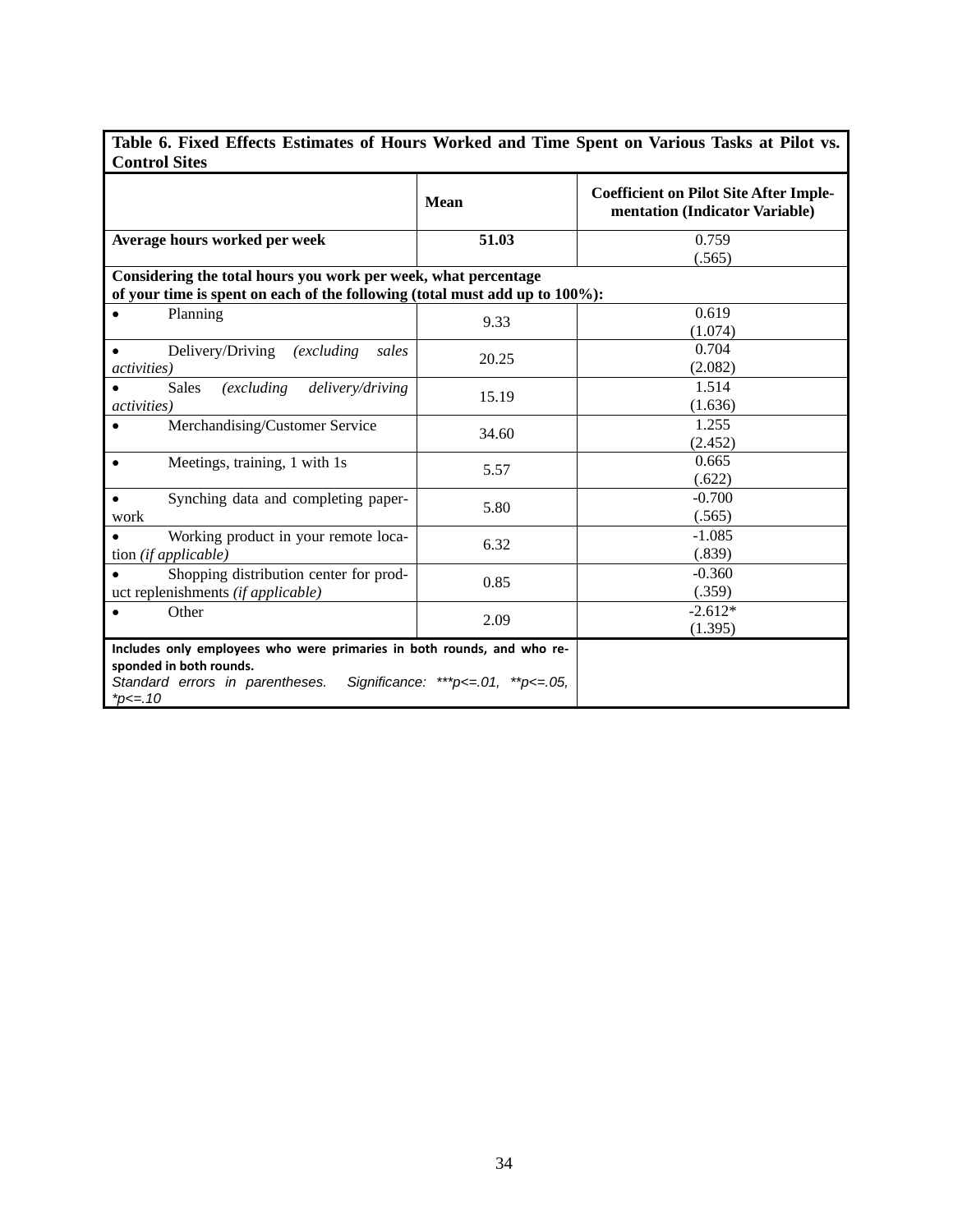| Table 7. Worker's Attitudes – Goal Importance Consequences and Job Aspects                                                                 |                     |                                           |           |                |  |  |  |
|--------------------------------------------------------------------------------------------------------------------------------------------|---------------------|-------------------------------------------|-----------|----------------|--|--|--|
|                                                                                                                                            | Round 1             |                                           |           | Round 2        |  |  |  |
|                                                                                                                                            | <b>Pilot</b>        | <b>Control</b>                            | Pilot     | <b>Control</b> |  |  |  |
|                                                                                                                                            | $(N=149)$           | $(N=260)$                                 | $(N=149)$ | $(N=260)$      |  |  |  |
| Response scale unless otherwise noted: 1='Strongly Disag-                                                                                  |                     |                                           |           |                |  |  |  |
| ree', 2='Disagree', 3='Neither', 4='Agree', 5='Strongly Agree'                                                                             |                     |                                           |           |                |  |  |  |
| <b>Goal Importance Consequences</b>                                                                                                        | $3.00$ $\checkmark$ | $3.10^{44}$                               | $3.34***$ | 3.00           |  |  |  |
| Intention to Turnover                                                                                                                      | 2.34                | $2.21^{\sqrt{7}}$                         | $2.20***$ | 1.89           |  |  |  |
| Pay Satisfaction                                                                                                                           | $2.45**$            | 2.63                                      | $2.68***$ | 3.14           |  |  |  |
| Pay Equity <sup>1</sup>                                                                                                                    | $2.78***$           | $3.06$ <sup><math>\checkmark</math></sup> | $2.94***$ | 3.54           |  |  |  |
| <b>Job Satisfaction</b>                                                                                                                    | 3.67                | $3.72$ $44$                               | $3.67***$ | 3.94           |  |  |  |
| Includes only employees who were primaries in both rounds, and who responded in both rounds.                                               |                     |                                           |           |                |  |  |  |
| Significant difference between Pilot and Control sites: *p $\le$ .10 **p $\le$ .05 ***p $\le$ .01                                          |                     |                                           |           |                |  |  |  |
| Significant difference between Round 1 and Round 2: $\gamma$ $p \le 0.10$ $\gamma \gamma$ $p \le 0.05$ $\gamma \gamma \gamma$ $p \le 0.01$ |                     |                                           |           |                |  |  |  |
| <sup>#</sup> 1='Very Unfair', 2='Unfair', 3='Neither', 4='Fair', 5='Very Fair'                                                             |                     |                                           |           |                |  |  |  |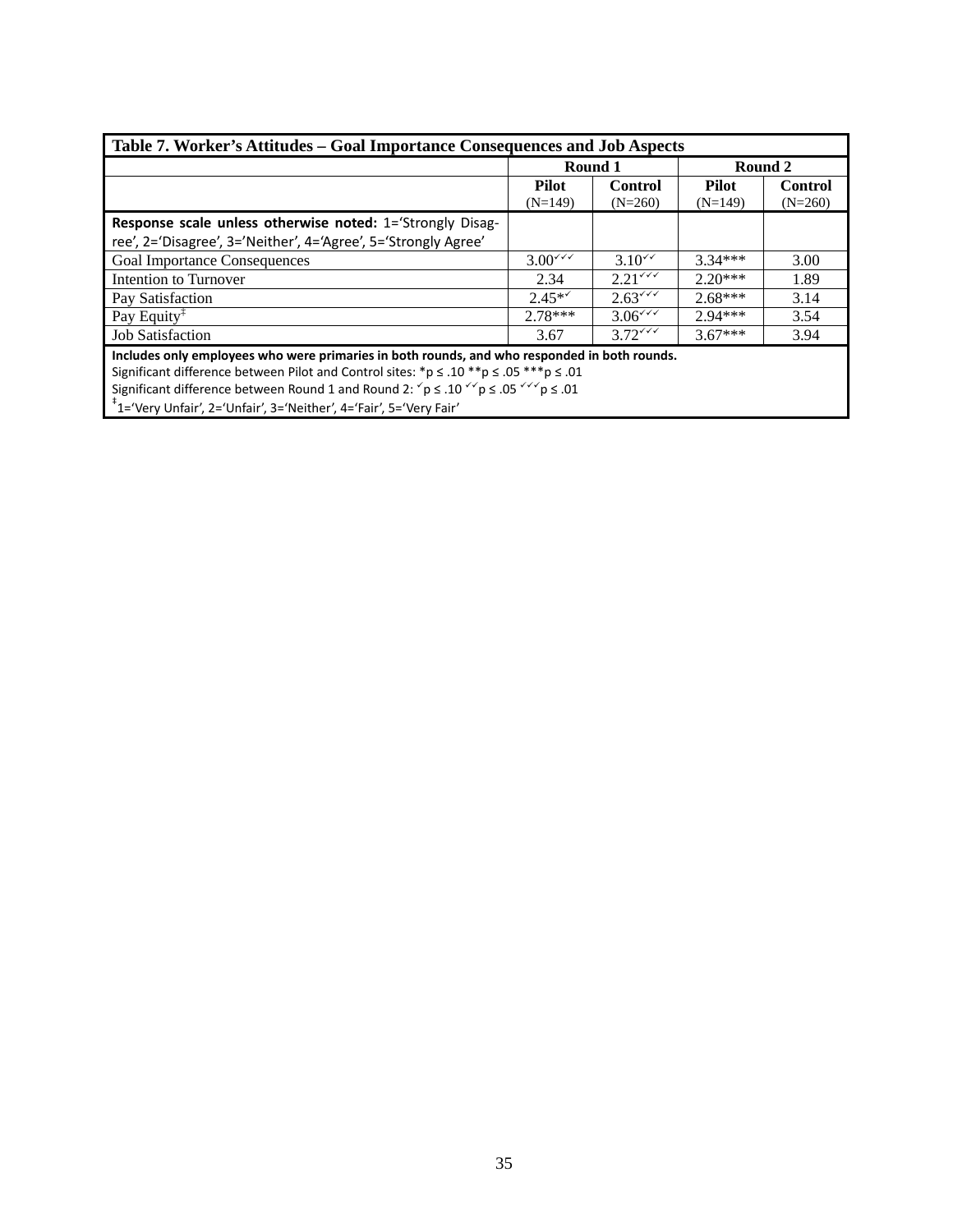| <b>Table 8. Probability of leaving</b>                                                   |                       |                                                                                                                 |                                  |                                  |                       |                       |  |  |  |
|------------------------------------------------------------------------------------------|-----------------------|-----------------------------------------------------------------------------------------------------------------|----------------------------------|----------------------------------|-----------------------|-----------------------|--|--|--|
| Coefficient                                                                              |                       |                                                                                                                 | (Sample restricted to Primaries) | <b>Logit Analysis of Leavers</b> |                       |                       |  |  |  |
| (Std. Error)                                                                             | <b>Model 1</b>        | Model 5<br>Model 6<br>Model 3<br><b>Model 2</b><br><b>Model 4</b><br><b>Control Sites</b><br><b>Pilot Sites</b> |                                  |                                  |                       |                       |  |  |  |
| <b>Pilot Sites</b>                                                                       | $-.279$<br>(.216)     |                                                                                                                 | $-143$<br>(.271)                 | $1.390**$<br>(.671)              |                       |                       |  |  |  |
| <b>Intention to Turnover</b>                                                             |                       | .164<br>(.119)                                                                                                  | .165<br>(.119)                   | $.363**$<br>(.144)               | $.363**$<br>(.144)    | $-.300$<br>(.238)     |  |  |  |
| <b>Interaction: Pilot Sites</b><br>& Intention to Turnover                               |                       |                                                                                                                 |                                  | $-.663**$<br>(.278)              |                       |                       |  |  |  |
| (Constant)                                                                               | $-1.588***$<br>(.113) | $-2.395***$<br>(.314)                                                                                           | $-2.349***$<br>(.324)            | $-2.838***$<br>(.398)            | $-2.838***$<br>(.398) | $-1.448***$<br>(.540) |  |  |  |
| Pseudo $R^2$                                                                             | .002                  | .004                                                                                                            | .005                             | .019                             | .022                  | .012                  |  |  |  |
| N                                                                                        | 814                   | 594                                                                                                             | 594                              | 594                              | 383                   | 211                   |  |  |  |
| Significance: ***p <= 01, **p <= 05, *p <= 10<br>Leavers=Missing archival data for 2009. |                       |                                                                                                                 |                                  |                                  |                       |                       |  |  |  |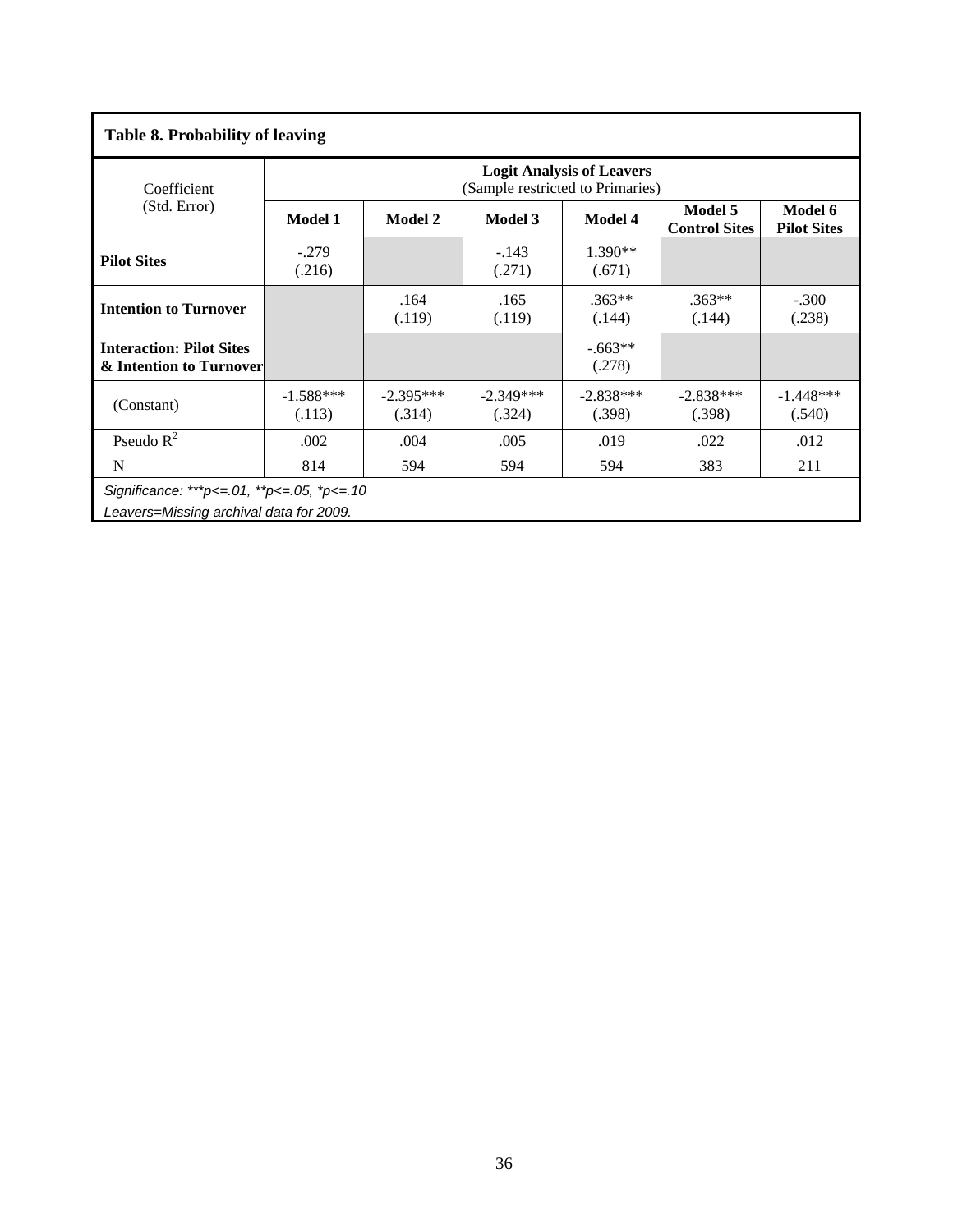| Coefficient<br>(Std. Error)                                         | <b>Productivity (Sales Growth) - Leavers vs. Stayers</b><br>(Sample restricted to Primaries) |                                              |                                            |                      |                    |                      |                      | <b>Productivity (Sales</b><br>Growth) of Leavers -<br><b>Pilot vs. Control Sites</b><br>(Sample restricted to Pri-<br>maries and Leavers) |  |
|---------------------------------------------------------------------|----------------------------------------------------------------------------------------------|----------------------------------------------|--------------------------------------------|----------------------|--------------------|----------------------|----------------------|-------------------------------------------------------------------------------------------------------------------------------------------|--|
|                                                                     | Model 1                                                                                      | Model 2                                      | Model 3<br>Model 4<br>Model 5<br>Model 6   |                      |                    |                      | Model 7              | Model 8                                                                                                                                   |  |
|                                                                     |                                                                                              |                                              | <b>Control Sites</b><br><b>Pilot Sites</b> |                      |                    |                      |                      |                                                                                                                                           |  |
|                                                                     | <b>Pre-pilot</b>                                                                             | <b>Post-pilot</b>                            | <b>Pre-pilot</b>                           | <b>Post-pilot</b>    | <b>Pre-pilot</b>   | <b>Post-pilot</b>    | <b>Pre-pilot</b>     | <b>Post-pilot</b>                                                                                                                         |  |
| <b>Leavers (Employees with miss-</b><br>ing archival data for 2009) | $-.019***$<br>(.005)                                                                         | $-.007$<br>(.004)                            | $-.023***$<br>(.005)                       | $-.002$<br>(.005)    | $-.009$<br>(.008)  | $-.019**$<br>(.008)  |                      |                                                                                                                                           |  |
| <b>Pilot Sites</b>                                                  |                                                                                              |                                              |                                            |                      |                    |                      | .004<br>(.015)       | $-0.008$<br>(.015)                                                                                                                        |  |
| (Constant)                                                          | $1.056***$<br>(.002)                                                                         | $1.055***$<br>(.001)                         | 1.059***<br>(.002)                         | $1.052***$<br>(.002) | 1.050***<br>(.003) | $1.061***$<br>(.002) | $1.037***$<br>(.008) | 1.050***<br>(.008)                                                                                                                        |  |
| Adjusted $R^2$                                                      | .019                                                                                         | .002                                         | .029                                       | $-.002$              | .001               | .020                 | $-0.008$             | $-.010$                                                                                                                                   |  |
| N                                                                   | 806                                                                                          | 73<br>555<br>251<br>121<br>757<br>515<br>242 |                                            |                      |                    |                      |                      |                                                                                                                                           |  |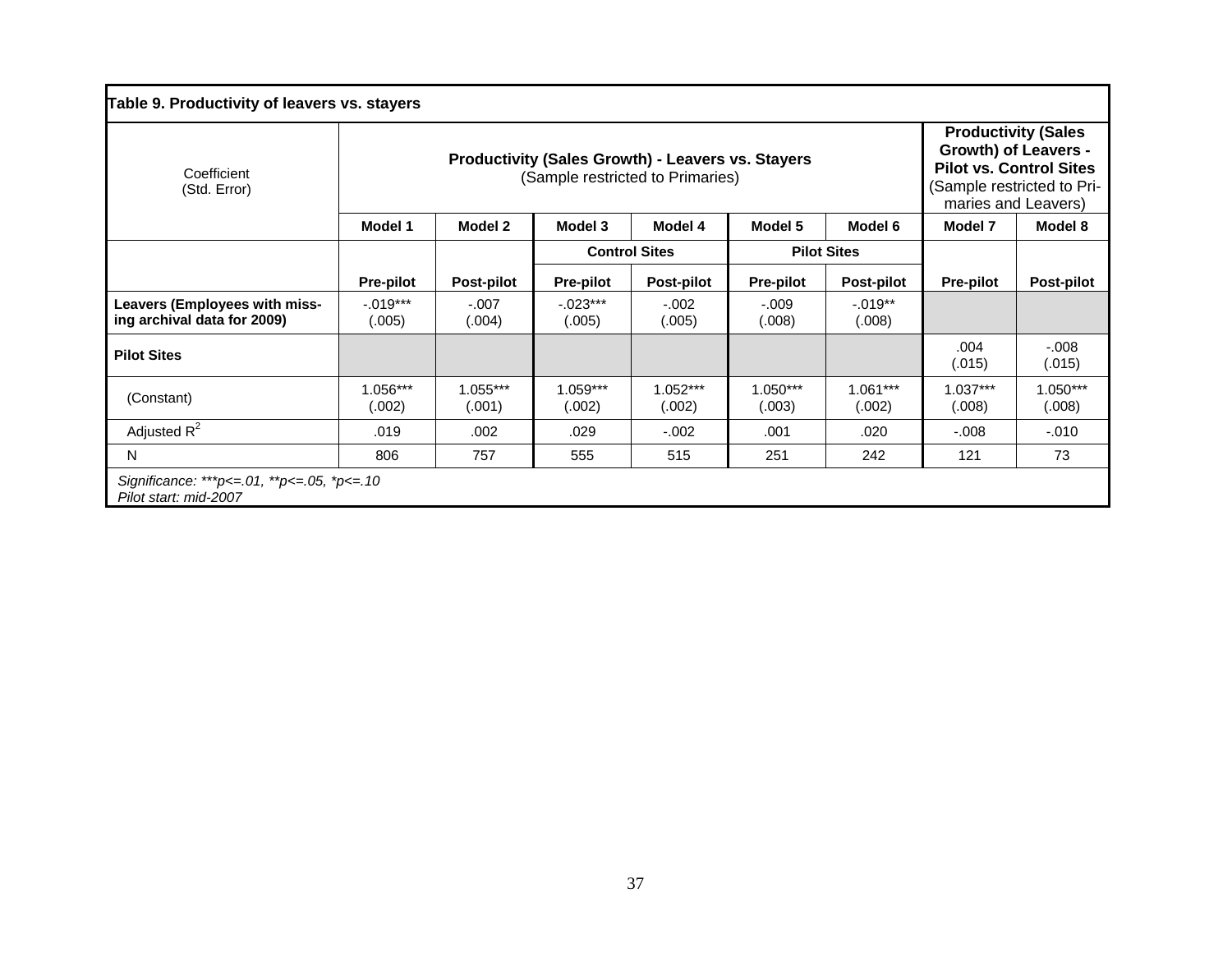| Table 10. Productivity of joiners vs. incumbents                                                   |                      |                                                                                                               |                                                                                                                                                |                      |  |  |
|----------------------------------------------------------------------------------------------------|----------------------|---------------------------------------------------------------------------------------------------------------|------------------------------------------------------------------------------------------------------------------------------------------------|----------------------|--|--|
| Coefficient<br>(Std. Error)                                                                        |                      | <b>Post-Pilot Productivity (Sales Growth) -</b><br>Joiners vs. Incumbents<br>(Sample restricted to Primaries) | <b>Productivity (Sales</b><br><b>Growth) of Joiners -</b><br><b>Pilot vs. Control Sites</b><br>(Sample restricted to<br>Primaries and Joiners) |                      |  |  |
|                                                                                                    | Model 1              | Model 2                                                                                                       | Model 4                                                                                                                                        |                      |  |  |
|                                                                                                    |                      | <b>Control Sites</b>                                                                                          | <b>Pilot Sites</b>                                                                                                                             |                      |  |  |
| Joiners (Employees with missing<br>archival data from pilot start (mid-<br>2007) thru end of 2007) | .003<br>(.005)       | $.012*$<br>(.006)                                                                                             | $-.011$<br>(.008)                                                                                                                              |                      |  |  |
| <b>Pilot Sites</b>                                                                                 |                      |                                                                                                               |                                                                                                                                                | $-.021*$<br>(.012)   |  |  |
| (Constant)                                                                                         | $1.058***$<br>(.001) | $1.057***$<br>(.001)                                                                                          | 1.059***<br>(.002)                                                                                                                             | $1.069***$<br>(.007) |  |  |
| Adjusted $R^2$                                                                                     | $-.001$              | .005                                                                                                          | .004                                                                                                                                           | .050                 |  |  |
| N                                                                                                  | 763                  | 522                                                                                                           | 241                                                                                                                                            | 42                   |  |  |
| Significance: ***p <= 01, **p <= 05, *p <= 10                                                      |                      |                                                                                                               |                                                                                                                                                |                      |  |  |